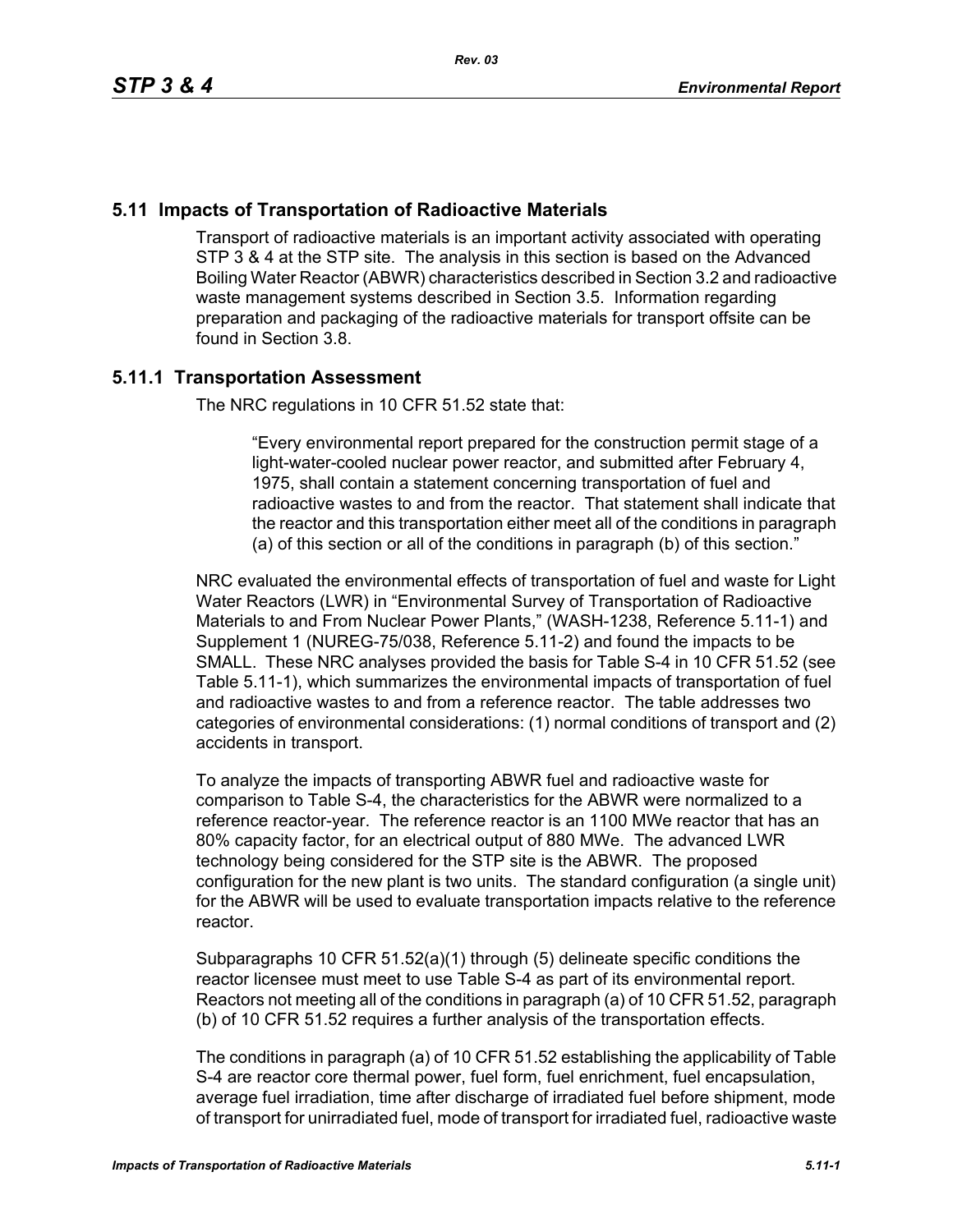form and packaging, and mode of transport for radioactive waste other than irradiated fuel. The following subsections describe the characteristics of the ABWR relative to the conditions of 10 CFR 51.52 for use of Table S-4.

## **5.11.1.1 Reactor Core Thermal Power**

Subparagraph 10 CFR 51.52(a)(1) requires that the reactor have a core thermal power level not exceeding 3800 megawatts. The reference ABWR has a thermal power rating of 3926 MWt (Reference 5.11-3) and exceeds this condition.

The core power level was established as a condition because, for the LWRs being licensed when Table S-4 was promulgated, higher power levels typically indicated the need for more fuel and therefore more fuel shipments than were evaluated for Table S-4. This is not the case for the new LWR designs due to the higher unit capacity and higher burnup for these reactors. The annual fuel reloading for the reference reactor analyzed in WASH-1238 was 30 metric tons of uranium (MTU). The annual fuel loading for the ABWR is approximately 42 MTU. When normalized to equivalent electric output, the annual fuel requirement for the ABWR is approximately 29 MTU, roughly equal to that of the reference LWR.

# **5.11.1.2 Fuel Form**

Subparagraph 10 CFR 51.52(a)(2) requires that the reactor fuel be in the form of sintered uranium dioxide (UO2) pellets. The reference ABWR uses a sintered UO2 pellet fuel form (Reference 5.11-3) and meets this condition.

### **5.11.1.3 Fuel Enrichment**

Subparagraph 10 CFR 51.52(a)(2) requires that the reactor fuel have a U-235 enrichment not exceeding four percent by weight. For the ABWR, the enrichment of the initial core averages approximately 2.2% (Reference 5.11-3) and the average for reloads is approximately 3.2%. The ABWR fuel meets the four percent U-235 condition.

# **5.11.1.4 Fuel Encapsulation**

Subparagraph 10 CFR 51.52(a)(2) requires that the reactor fuel pellets be encapsulated in Zircaloy rods. The ABWR fuel uses Zircaloy-2 cladding (Reference 5.11-3) and meets this condition.

### **5.11.1.5 Average Fuel Irradiation**

Subparagraph 10 CFR 51.52(a)(3) requires that the average burnup not exceed 33,000 MW-days per MTU. The average burnup is 32,300 MW-days per MTU for the ABWR, which meets this condition.

### **5.11.1.6 Time after Discharge of Irradiated Fuel before Shipment**

Subparagraph 10 CFR 51.52(a)(3) requires that no irradiated fuel assembly be shipped until at least 90 days after it is discharged from the reactor. The WASH-1238 analysis for Table S-4 assumes 150 days of decay time before shipment of any irradiated fuel assemblies. NUREG/CR-6703 (Reference 5.11-4), which updated this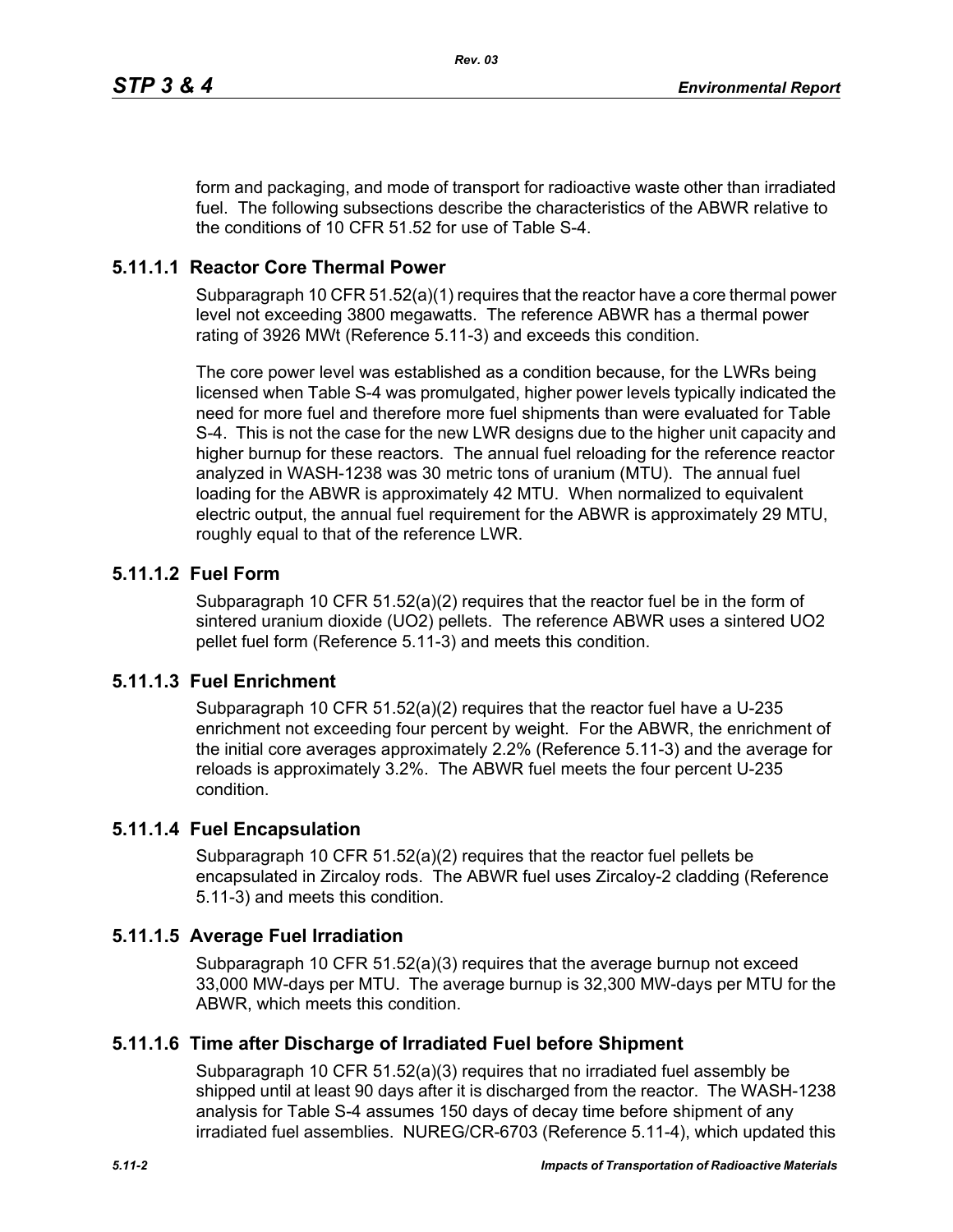analysis to extend Table S-4 to burnups of up to 62,000 MW-days per MTU, assumes a minimum of five years between removal from the reactor and shipment. Five years is the minimum decay time expected before shipment of irradiated fuel assemblies. The U.S. Department of Energy's (DOE's) contract for acceptance of spent fuel, as set forth in 10 CFR 961, Appendix E, requires a five-year minimum cooling time. In addition, NRC specifies five years as the minimum cooling period when it issues certificates of compliance for casks used for shipment of power reactor fuel (Reference 5.11-5). As described in Section 3.5, the ABWR units will have storage capacity exceeding that needed to accommodate five-year cooling of irradiated fuel prior to transport off site. The ABWR meets the minimum 90-day storage condition.

#### **5.11.1.7 Radioactive Waste Form and Packaging**

Subparagraph 10 CFR 51.52(a)(4) requires that, with the exception of spent fuel, radioactive waste shipped from the reactor be packaged and in a solid form. As described in Subsection 3.5.4, STPNOC will process to a solid form, if required, and package the radioactive waste generated by the ABWR. STPNOC will comply with NRC (10 CFR 71) and DOT (49 CFR 173 and 178) packaging and transportation regulations for the shipment of radioactive material. Therefore, the ABWR meets this condition.

#### **5.11.1.8 Transportation of Unirradiated Fuel**

Subparagraph 10 CFR 51.52(a)(5) requires that unirradiated fuel be shipped to the reactor site by truck. Fuel is currently transported to STP 1 & 2 by truck. STPNOC will receive fuel via truck shipments for STP 3 & 4.

Table S-4 includes a condition that the truck shipments not exceed 73,000 pounds as governed by federal or state gross vehicle weight restrictions. The fuel shipments to the STP site will comply with federal and state weight restrictions. Therefore, the ABWR meets this condition.

### **5.11.1.9 Transportation of Irradiated Fuel**

Subparagraph 10 CFR 51.52(a)(5) allows for truck, rail, or barge transport of irradiated fuel. DOE is responsible for spent fuel transportation from reactor sites to the repository and will make the decision on transport mode as specified in 10 CFR 961. For the impacts analysis described in Subsection 5.11.2, STP assumed that all spent fuel shipments will be made using legal weight trucks, which is a conservative assumption for this analysis. Therefore, the ABWR meets this condition.

### **5.11.1.10 Transportation of Radioactive Waste other than Irradiated Fuel**

Subparagraph 10 CFR 51.52(a)(5) requires that the mode of transport of radioactive waste other than irradiated fuel be either truck or rail. STPNOC will ship this radioactive waste from the ABWR units by truck.

Radioactive waste shipments are subject to a weight limitation of 73,000 pounds per truck. Radioactive waste from the ABWR will comply with federal or state weight restrictions. Therefore, the ABWR meets this condition.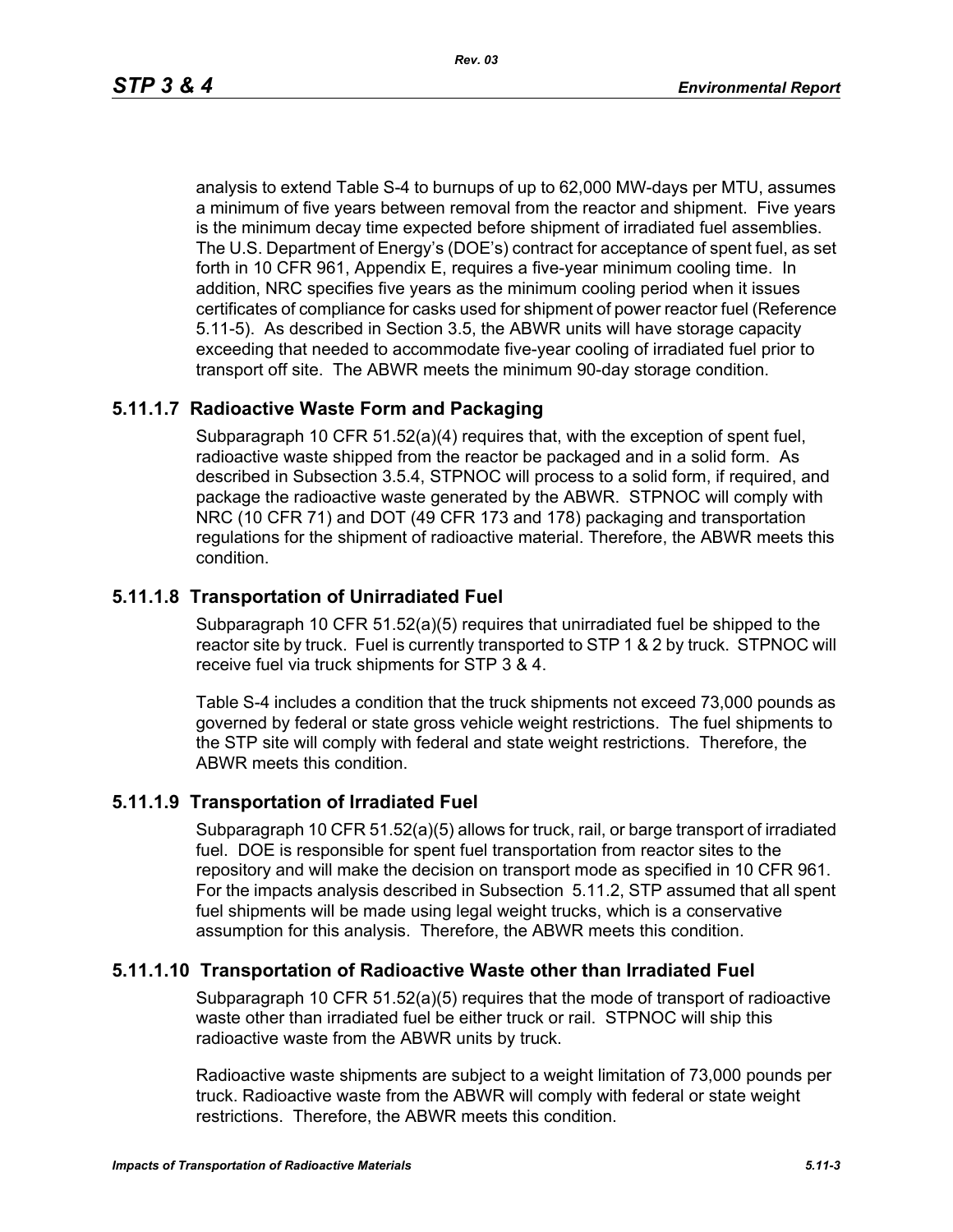# **5.11.1.11 Number of Truck Shipments**

Table S-4 limits traffic density to less than one truck shipment per day or three rail cars per month. STP has estimated the number of truck shipments that will be required assuming that all radioactive materials (fuel and waste) are received at the site or transported offsite via truck.

Table 5.11-2 summarizes the number of truck shipments of unirradiated fuel. The table also normalizes the number of shipments to the electrical output for the reference reactor analyzed in WASH-1238. When normalized for electrical output, the number of truck shipments of unirradiated fuel for the ABWR is approximately equal to the number of truck shipments estimated for the reference LWR.

For the ABWR, the initial core load is approximately 151 MTU per unit and the annual reload requirements are estimated at approximately 42 MTU per year per unit. This equates to about 872 fuel assemblies in the initial core (assuming 0.17388 MTU per fuel assembly) and 244 fuel assemblies per year for refueling. The fuel assemblies would be packaged two per container. Truck shipments would be able to accommodate 14 containers for a total of 28 fuel assemblies per shipment. The capacity of a truck shipment would be the same for the initial core and the reloads.

The numbers of spent fuel shipments were estimated as follows. For the reference LWR analyzed in WASH-1238, NRC assumed that 60 shipments per year will be made, each carrying 0.5 MTU of spent fuel. This amount is equivalent to the annual refueling requirement of 30 MTU per year for the reference LWR. For this transportation analysis, STP assumed that it would also ship spent fuel from the ABWR at a rate equal to the annual refueling requirement. The shipping cask capacities used to calculate annual spent fuel shipments were assumed to be the same as those for the reference LWR (0.5 MTU per legal weight truck shipment). This results in 85 shipments per year for one ABWR. After normalizing for electrical output, the number of spent fuel shipments is 59 per year for the ABWR. The normalized spent fuel shipments for the ABWR would be approximately the same as the reference reactor that was the basis for Table S-4.

Table 5.11-3 presents estimates of annual waste volumes and numbers of truck shipments. The values are normalized to the reference LWR analyzed in WASH-1238. The normalized annual waste volumes and waste shipments for the ABWR will be less than the reference reactor that was the basis for Table S-4.

The normalized total numbers of truck shipments of fuel and radioactive waste to and from the reactor are estimated at 96 per year for the ABWR. These radioactive material transportation estimates are well below the one truck shipment per day condition given in 10 CFR 51.52, Table S-4. Doubling the estimated number of truck shipments to account for empty return shipments still results in number of shipments well below the one-shipment-per-day condition. Therefore, the ABWR meets this condition.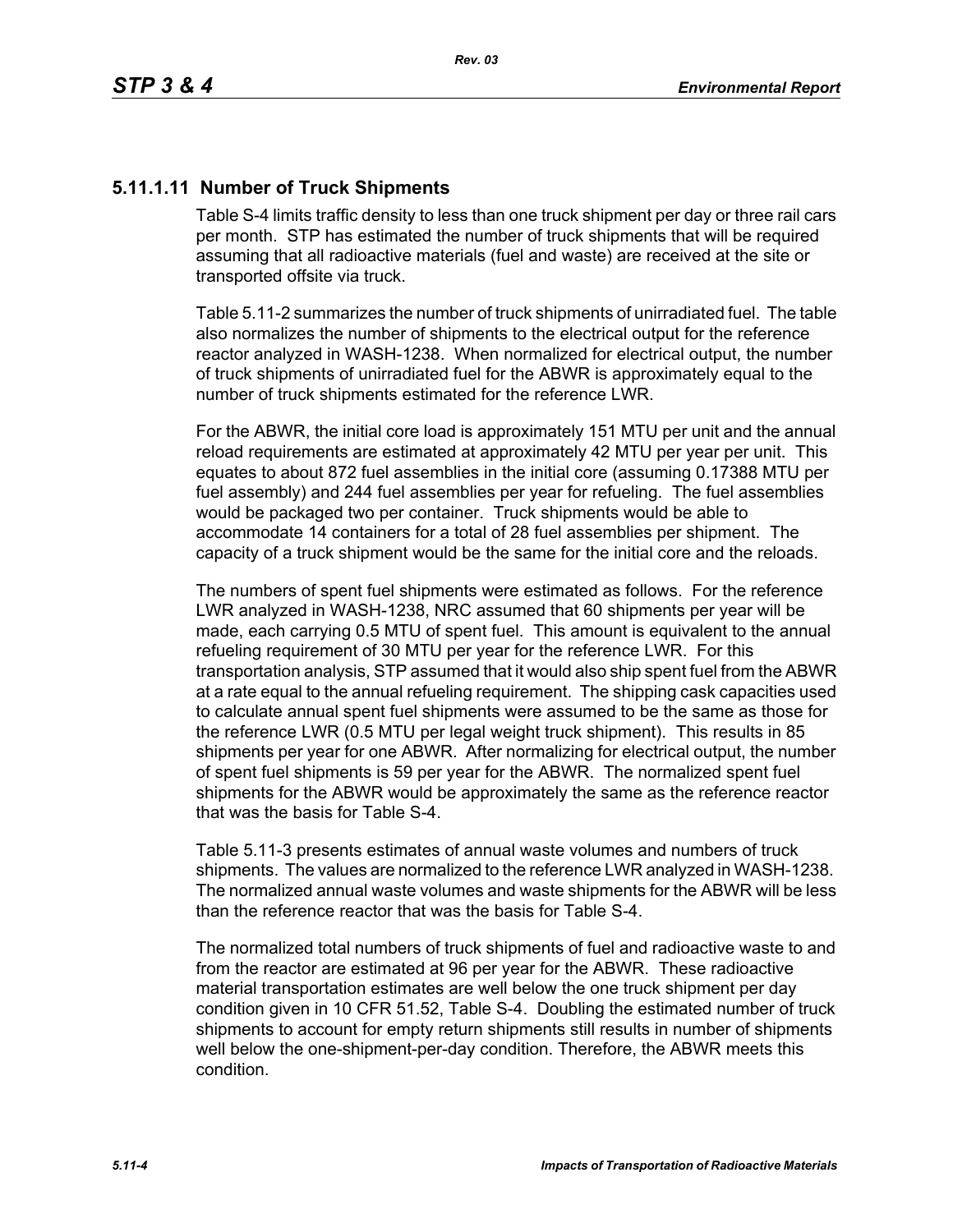## **5.11.1.12 Summary**

Table 5.11-4 summarizes the reference conditions in paragraph (a) of 10 CFR 51.52 for use in Table S-4, and the values for the ABWR. The ABWR does not meet the condition for rated thermal power. Therefore, Subsection 5.11.2 and Section 7.4 present additional analyses of fuel transportation effects for normal conditions and accidents, respectively. Transportation of radioactive waste is consistent with the conditions assumed in References 5.11-1 and 5.11-2 and no further analysis is required.

# **5.11.2 Incident-Free Transportation Impacts Analysis**

Environmental impacts of incident-free transportation of fuel are discussed in this section. Transportation accidents are discussed in Section 7.4.

NRC analyzed the transportation of radioactive materials in its assessments of environmental impacts for the proposed/approved ESP sites at North Anna, Clinton, and Grand Gulf (Reference 5.11-6, 5.11-7, and 5.11-8). The NRC analyses were reviewed for guidance in assessing transportation impacts for the ABWR units at the STP site.

# **5.11.2.1 Transportation of Unirradiated Fuel**

Table S-4 of 10 CFR 51.52 includes conditions related to radiological doses to transport workers and members of the public along transport routes. These doses, based on calculations in WASH-1238, are a function of the radiation dose rate emitted from the unirradiated fuel shipments, the number of exposed individuals and their locations relative to the shipment, the time of transit (including travel and stop times), and the number of shipments to which the individuals are exposed. In its assessments of environmental impacts for proposed ESP sites, NRC calculated the radiological dose impacts of unirradiated fuel transportation using the RADTRAN 5 computer code. The RADTRAN 5 calculations estimated worker and public doses associated with annual shipments of unirradiated fuel.

One of the key assumptions in WASH-1238 for the reference LWR unirradiated fuel shipments is that the radiation dose rate at one meter from the transport vehicle is about 0.1 millirem per hour. This assumption was also used by NRC to analyze advanced LWR unirradiated fuel shipments for the proposed ESP sites. This assumption is reasonable for all of the advanced LWR types because the fuel materials will all be low-dose-rate uranium radionuclides and will be packaged similarly (inside a metal container that provides little radiation shielding). The per-shipment dose estimates are "generic" (i.e., independent of reactor technology) because they were calculated based on an assumed external radiation dose rate rather than the specific characteristics of the fuel or packaging. Thus, the results can be used to evaluate the impacts for any of the advanced LWR designs. Other input parameters used in the NRC radiation dose analysis for advanced LWR unirradiated fuel shipments are summarized in Table 5.11-5. The results for this "generic" fresh fuel shipment based on the RADTRAN 5 analyses are as follows: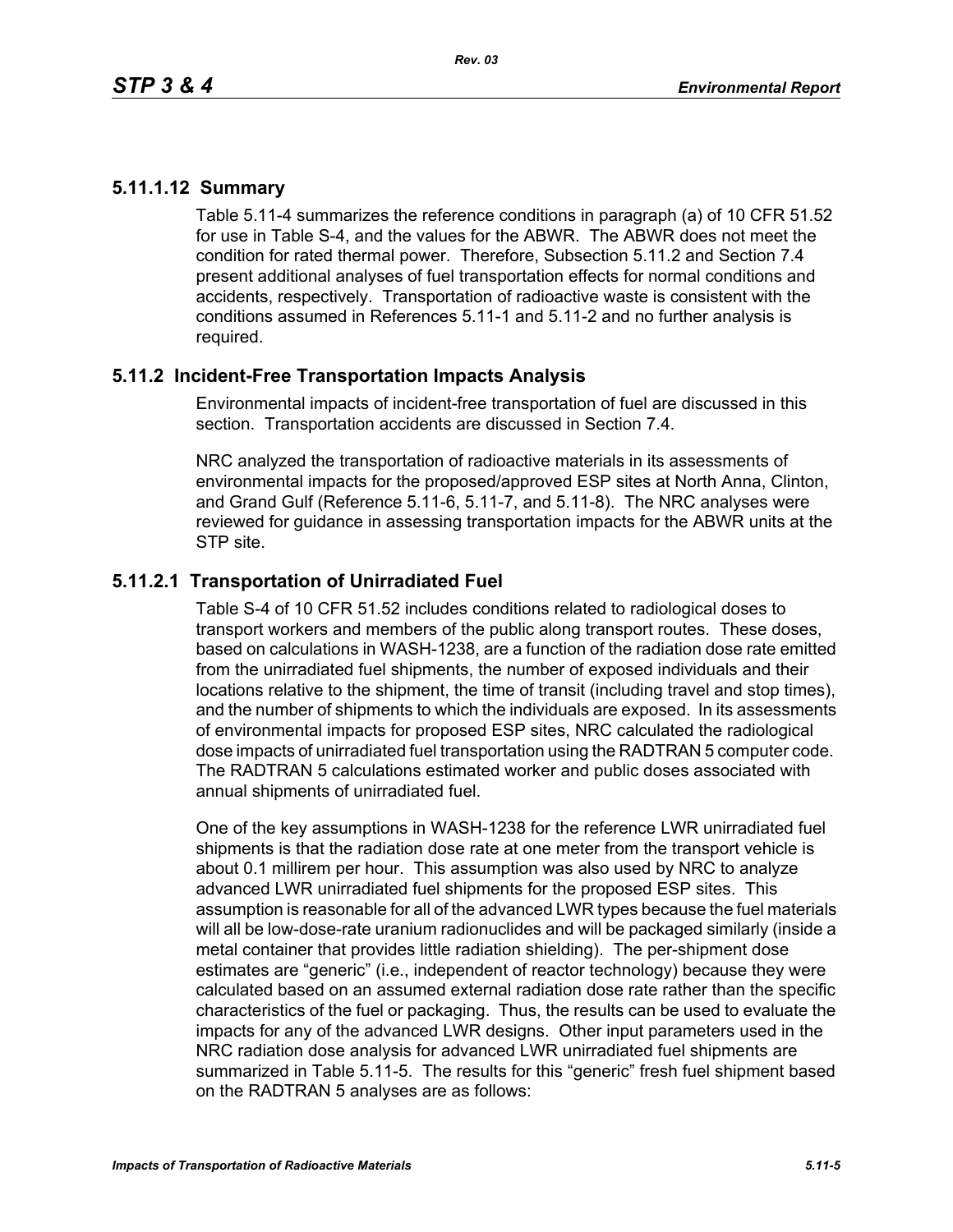| <b>Population Component</b>                                              | <b>Dose</b>                          |
|--------------------------------------------------------------------------|--------------------------------------|
| Transport workers                                                        | 0.00171 person-rem/shipment          |
| General public (Onlookers – persons at stops<br>and sharing the highway) | 0.00665 person-rem/shipment          |
| General public (Along Route – persons living<br>near a highway)          | 1.61 x $10^{-4}$ person-rem/shipment |

From a review of the NRC analysis, it was concluded that these unit dose values could be used to estimate the impacts of transporting unirradiated fuel to an ABWR at the STP site. Based on the parameters used in the analysis, these per-shipment doses are expected to conservatively estimate the impacts for fuel shipments to a site in the STP region of interest. For example, the average shipping distance of 2000 miles used in the NRC analyses is likely to exceed the shipping distance for fuel deliveries to the STP site. The fuel shipments are expected to originate at a fabrication facility located in Columbia, South Carolina and travel less than 1200 miles to the STP site.

The unit dose values were combined with the average annual shipments of unirradiated fuel to calculate annual doses to the public and workers that can be compared to Table S-4 conditions. The numbers of unirradiated fuel shipments were normalized to the reference reactor analyzed in WASH-1238. The numbers of shipments per year were obtained from Table 5.11-2. The results are presented in Table 5.11-6. As shown, the calculated radiation doses for transporting unirradiated fuel to the STP site are a small fraction of the Table S-4 conditions that apply to all radioactive materials transportation.

Although radiation may cause cancers at high doses and high dose rates, currently there are no data that unequivocally establish the occurrence of cancer following exposures to low doses, below about 10 rem. However, radiation protection experts conservatively assume that any amount of radiation may pose some risk of causing cancer or a severe hereditary effect and that the risk is higher for higher radiation exposures. Therefore, a linear, no-threshold dose response relationship is used to describe the relationship between radiation dose and detriments such as cancer induction. Simply stated, any increase in dose, no matter how small, results in an incremental increase in health risk. This theory is accepted by the NRC as a conservative model for estimating health risks from radiation exposure, recognizing that the model may overestimate those risks. A recent review by the National Academy of Sciences Committee to Assess Health Risks from Exposure to Low Levels of Ionizing Radiation supports the linear no-threshold model (Reference 5.11-9).

Based on this model, the risk to the public from radiation exposure is estimated using the nominal probability coefficient for total detriment (730 fatal cancers, nonfatal cancers, and severe hereditary effects per million person-rem) from International Commission on Radiation Protection Publication 60 (Reference 5.11-10). All the public collective doses presented in Table 5.11-6 are less than 0.1 person-rem per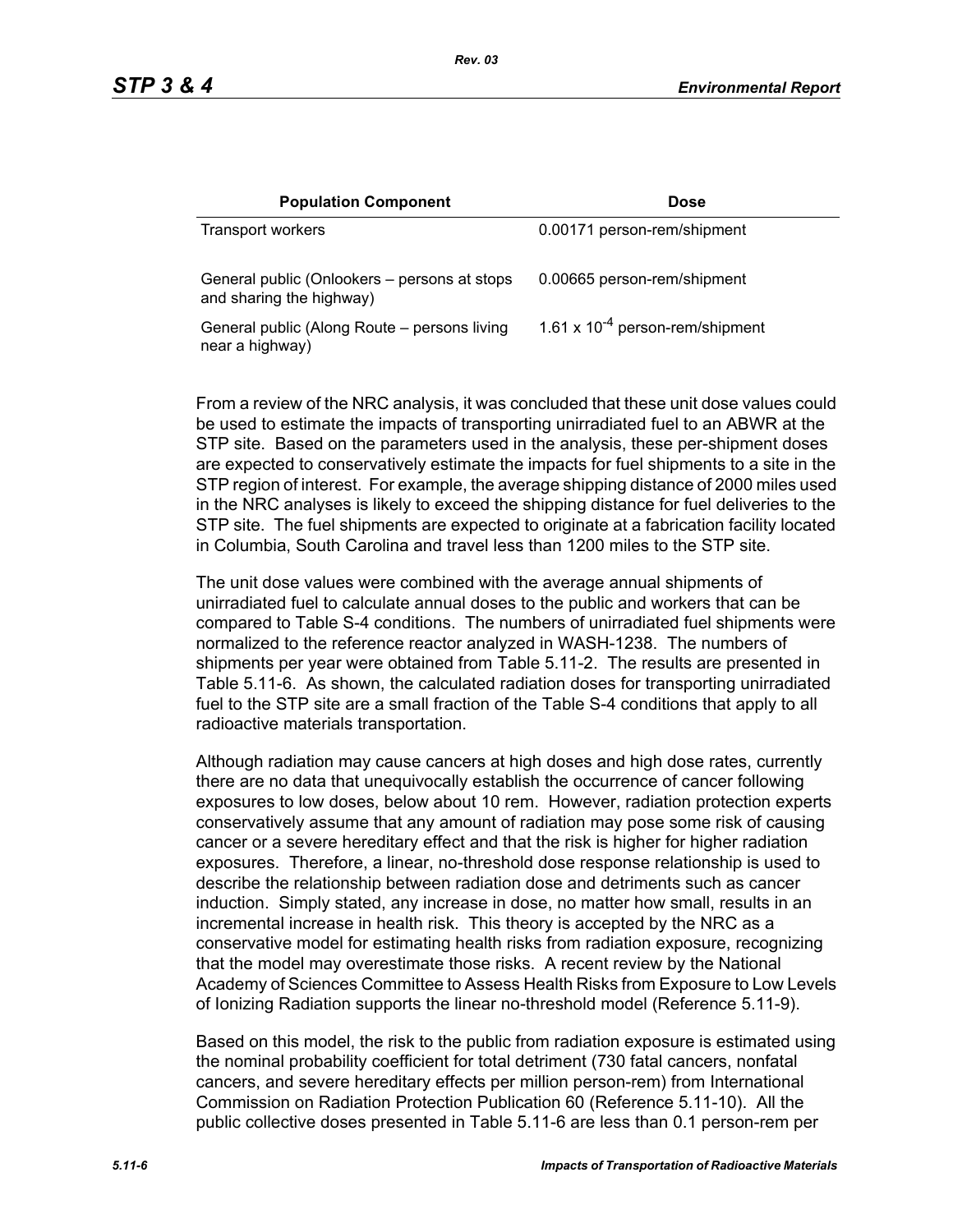year. Therefore, the total detriment estimates associated with these doses will all be less than  $1 \times 10-4$  fatal cancers, nonfatal cancers, and severe hereditary effects per year. These risks are very small compared to the fatal cancers, nonfatal cancers, and severe hereditary effects that the same population will incur annually from exposure to natural sources of radiation.

### **5.11.2.2 Transportation of Spent Fuel**

This section provides the environmental impacts of transporting spent fuel from the STP site to a spent fuel disposal facility, using Yucca Mountain, Nevada as a possible location for a geologic repository. The impacts of the transportation of spent fuel to a potential repository in Nevada provides a reasonable bounding estimate of the transportation impacts to a monitored retrievable storage facility because of the distances involved and the representative exposure of members of the public in urban, suburban, and rural areas (Reference 5.11-6, 5.11-7, and 5.11-8).

Incident-free transportation refers to transportation activities in which the shipments reach their destination without releasing any of their radioactive cargo to the environment. Impacts from these shipments will be from the low levels of radiation that penetrate the heavily shielded spent fuel shipping cask. Radiation doses will occur to (1) persons residing along the transportation corridors between the STP site and the proposed repository, (2) persons in vehicles passing a spent-fuel shipment, (3) persons at vehicle stops for refueling, rest, and vehicle inspections, and (4) transportation crew workers.

This analysis is based on shipment of spent fuel by legal-weight trucks in casks with characteristics similar to casks currently available (i.e., massive, heavily shielded, cylindrical metal pressure vessels). Each shipment is assumed to consist of a single shipping cask loaded on a modified trailer. These assumptions are consistent with assumptions made in evaluating the environmental impacts of spent fuel transportation in Addendum 1 to NUREG-1437 (Reference 5.11-5). As discussed in NUREG-1437, these assumptions are conservative because the alternative assumptions involve rail transportation or heavy-haul trucks, which will reduce the overall number of spent fuel shipments.

The environmental impacts of spent fuel transportation were estimated using the RADTRAN 5 computer code (Reference 5.11-11). This analysis assumed the spent fuel will be transported by legal weight trucks to the potential Yucca Mountain repository over designated highway route-controlled quantity (HRCQ) routes. The route used for this analysis of the STP site is similar to the STP-Yucca Mountain legal weight truck route evaluated in the Yucca Mountain EIS (Reference 5.11-12). The STP-Yucca Mountain route analyzed in the Yucca Mountain EIS traveled a total of 1,871 miles (3,010 km) (Reference 5.11-12, Table J-10). STP evaluated a route that was consistent with HRCQ requirements but which traveled a total of 1,838 miles (2,957 km).

Although shipping casks have not been designed for the advanced LWR fuels, the advanced LWR fuel designs will most likely not be significantly different from existing LWR designs. Current shipping cask designs were used for analysis.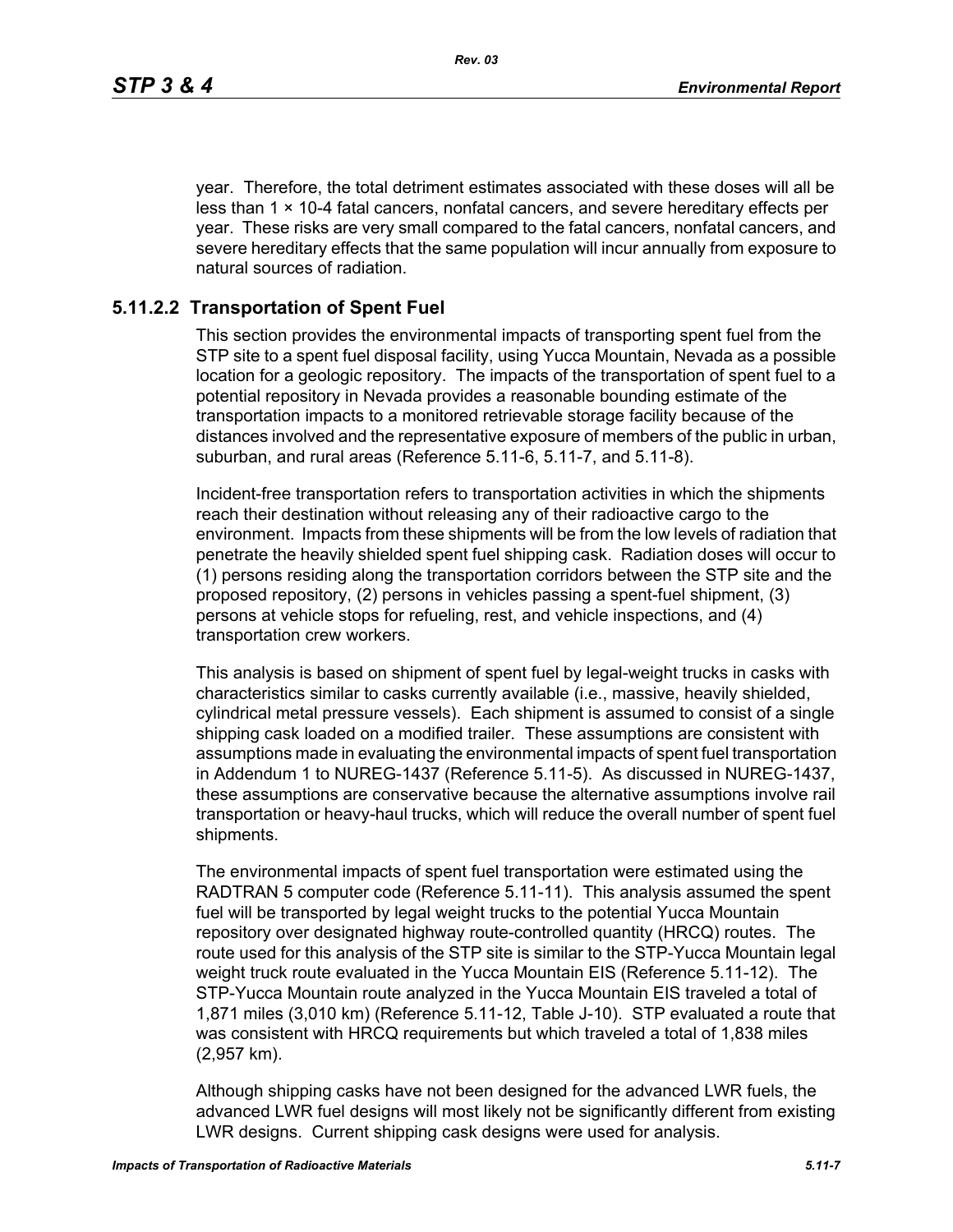Radiation doses are a function of many parameters, including vehicle speed, traffic count, dose rate at one meter from the vehicle, packaging dimensions, number in the truck crew, stop time, and population density at stops. The values of the key variables used in this analysis are presented in Table 5.11-7. Most of the variables are extracted from the literature and are considered to be standard values used in many RADTRAN applications, including environmental impact statements and regulatory analyses.

The transportation route selected for a shipment determines the total potentially exposed population and the expected frequency of transportation-related accidents. For truck transportation, the route characteristics most important to the risk assessment include the total shipping distance between each origin-destination pair of sites and the population density along the route.

Representative shipment routes for the proposed STP site and alternative sites were identified using the TRAGIS (Version 1.5.4) routing model (Reference 5.11-13). The highway data network in TRAGIS is a computerized road atlas that includes a complete description of the interstate highway system and of all U.S. highways. The TRAGIS database version used was Highway Data Network 4.0. The population densities along a route are derived from 2000 census data from the U.S. Bureau of the Census. This transportation route information is summarized in Table 5.11-8.

Based on the transportation route information shown in Table 5.11-8, the impacts of spent fuel shipments originating at the STP site are expected to be similar to the impacts for the alternative sites (Limestone, Malakoff, Parish). The impacts of transportation of spent fuel from a greenfield site (assumed to be Allen's Creek) located in the STP region of interest will also be similar to the transportation impacts for the STP site.

| <b>Population Dose (person-rem per shipment)</b> |                          |                                      |                                        |  |  |  |
|--------------------------------------------------|--------------------------|--------------------------------------|----------------------------------------|--|--|--|
| <b>Site</b>                                      | <b>Transport workers</b> | <b>General public</b><br>(Onlookers) | <b>General Public</b><br>(Along Route) |  |  |  |
| <b>STP</b>                                       | 0.0388                   | 0.269                                | $5.45 \times 10^{-3}$                  |  |  |  |
| Allens Creek                                     | 0.0378                   | 0.237                                | $5.36 \times 10^{-3}$                  |  |  |  |
| Limestone                                        | 0.0376                   | 0.236                                | $4.50 \times 10^{-3}$                  |  |  |  |
| Malakoff                                         | 0.0370                   | 0.236                                | $4.43 \times 10^{-3}$                  |  |  |  |
| Parish                                           | 0.0385                   | 0.237                                | $5.74 \times 10^{-3}$                  |  |  |  |

The radiation dose estimates to the transport workers and the public for spent fuel shipments from the STP site and alternative sites are as follows:

These per-shipment dose estimates are independent of reactor technology because they were calculated based on an assumed external radiation dose rate emitted from the cask, which was fixed at the regulatory maximum of 10 millirem per hour at two meters. For the purpose of this analysis, the transportation crew consists of two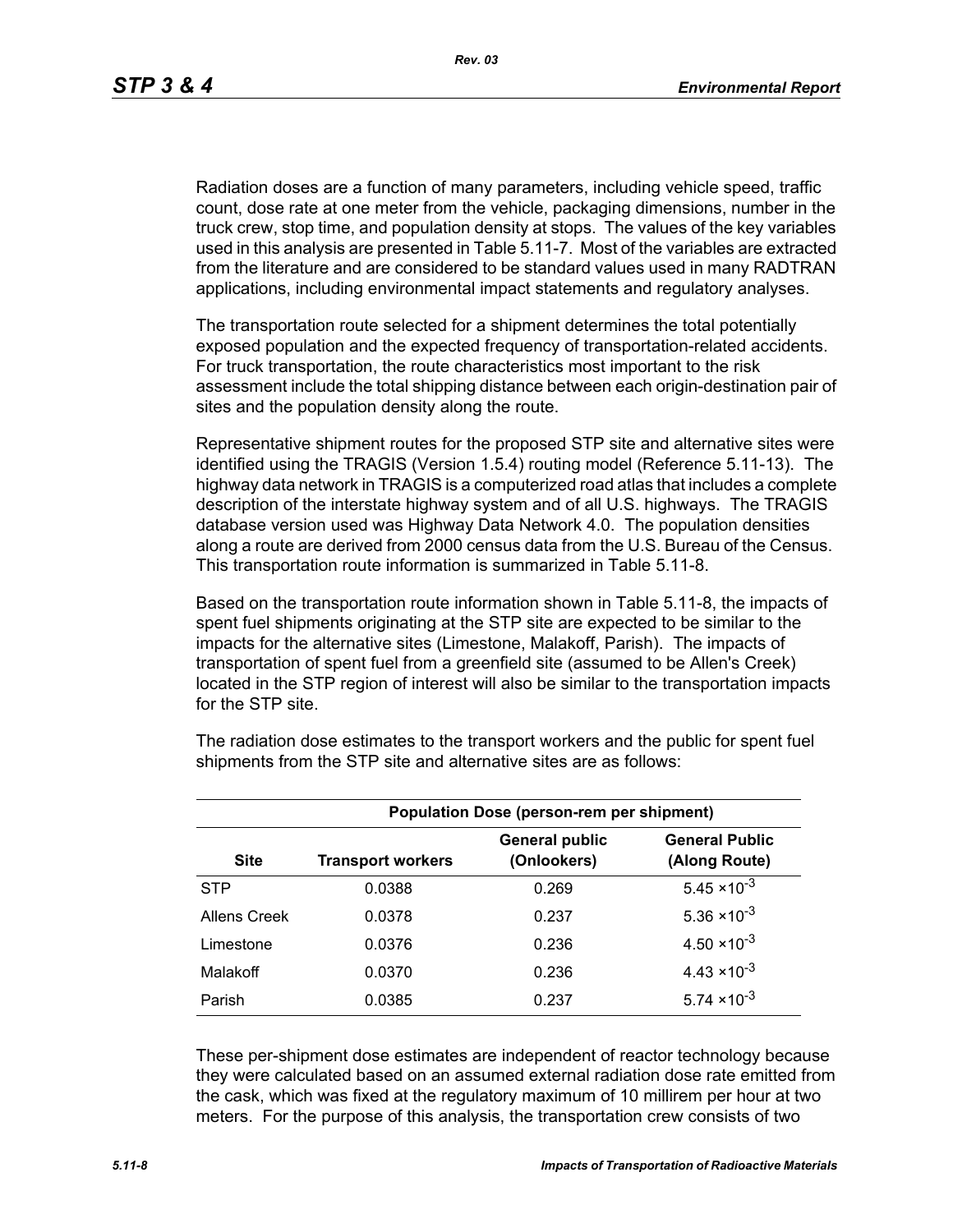drivers. Stop times were assumed to accrue at the rate of 30 minutes per 4-hour driving time. TRAGIS output was used to determine the number of stops.

The numbers of spent fuel shipments for the transportation impacts analysis were derived as described in Subsection 5.11.1. The normalized annual shipments values and corresponding population dose estimates per reactor-year are presented in Table 5.11-9. The population doses were calculated by multiplying the number of spent fuel shipments per year by the per-shipment doses. For comparison to Table S-4, the population doses were normalized to the reference LWR analyzed in WASH-1238.

As shown in Table 5.11-9, population doses to the onlookers for both the ABWR and the reference LWR exceed Table S-4 values, but the population doses to onlookers for the ABWR are less than those for the reference LWR. Two key reasons for these higher population doses relative to Table S-4 are the number of spent fuel shipments and the shipping distances assumed for these analyses relative to the assumptions used in WASH-1238.

- **Shipping distance The analyses in WASH-1238 used a "typical" distance for a** spent fuel shipment of 1000 miles. The shipping distance used in this assessment is about 1838 miles.
- Cask capacity The numbers of spent fuel shipments are based on shipping casks designed to transport shorter-cooled fuel (i.e., 150 days out of the reactor). This analysis assumed that the shipping cask capacities are 0.5 MTU per legalweight truck shipment. Newer cask designs are based on longer-cooled spent fuel (i.e., five years out of reactor) and have larger capacities. For example, spent fuel shipping cask capacities used in the Yucca Mountain EIS (Reference 5.11-12, Table J-2) were approximately 1.8 MTU per legal-weight truck shipment. Use of the newer shipping cask designs will reduce the number of spent fuel shipments and decrease the associated environmental impacts (since the dose rates used in the impacts analysis are fixed at the regulatory limit rather than based on the cask design and contents).

Other conservative assumptions in the spent fuel transportation impacts calculation include:

 Use of the regulatory maximum dose rate (10 millirem per hour at 2 meters) in the RADTRAN 5 calculations — The shipping casks assumed in the Yucca Mountain EIS (Reference 5.11-12) transportation analyses were designed for spent fuel that has cooled for five years. In reality, most spent fuel will have cooled for much longer than five years before it is shipped to a possible geologic repository. NRC developed a probabilistic distribution of dose rates based on fuel cooling times that indicates that approximately three-fourths of the spent fuel to be transported to a possible geologic repository will have dose rates less than half of the regulatory limit (Reference 5.11-14). Consequently, the estimated population doses in Table 5.11-9 could be divided in half if more realistic dose rate projections are used for spent fuel shipments from the STP site.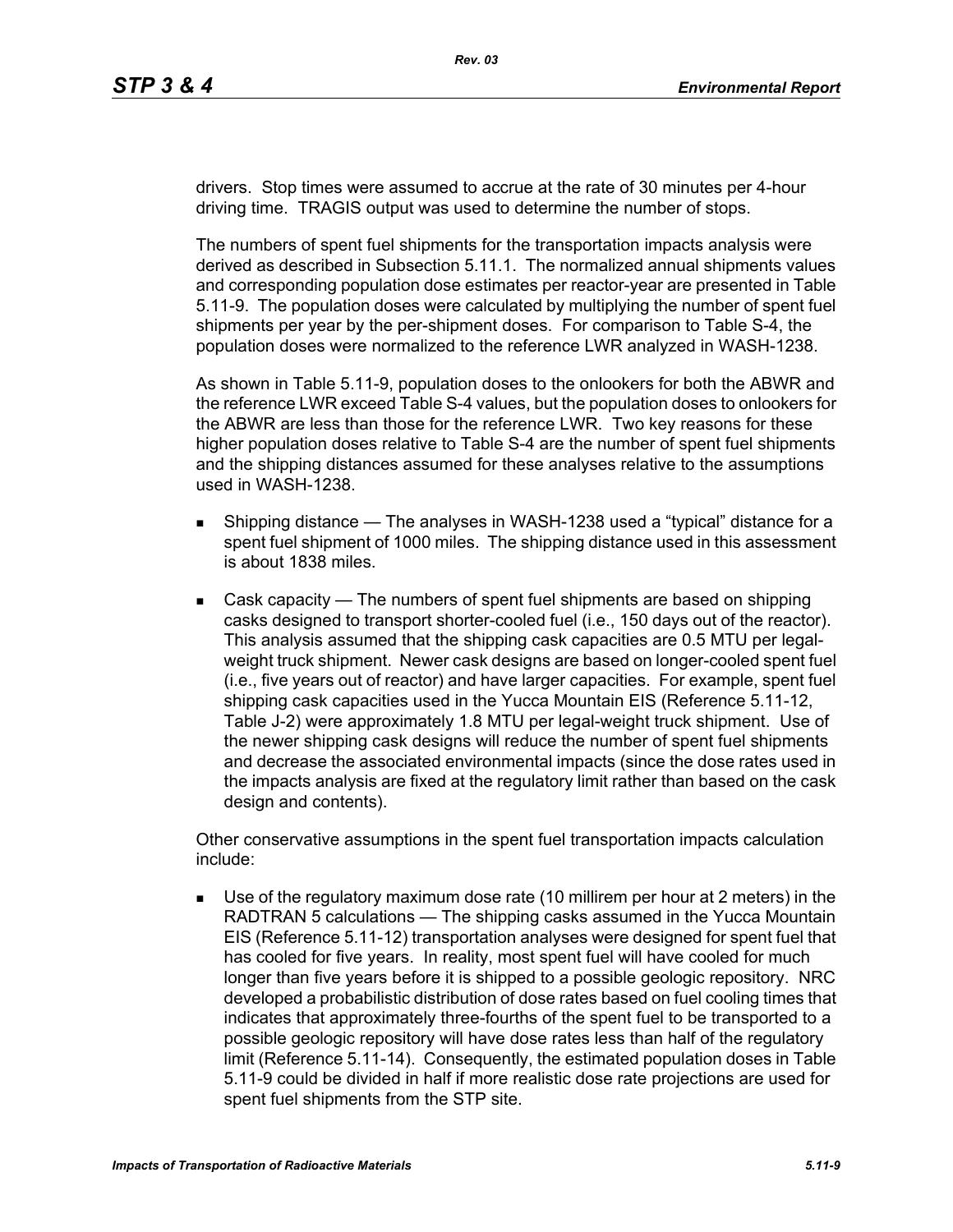*Rev. 03*

 Use of 30 minutes as the average time at a truck stop in the calculations — Many stops made for actual spent fuel shipments are short duration stops (i.e., 10 minutes) for brief visual inspections of the cargo (checking the cask tie-downs). These stops typically occur in minimally populated areas, such as an overpass or freeway ramp in an unpopulated area. Based on data for actual truck stops, NRC concluded that the assumption of a 30-minute stop for every 4 hours of driving time used to evaluate potential ESP sites will overestimate public doses at stops by at least a factor of two (Reference 5.11-6, 5.11-7, and 5.11-8). Consequently, the doses to onlookers given in Table 5.11-9 could be reduced by a factor of two to reflect more realistic truck shipping conditions.

# **5.11.2.3 Maximally Exposed Individuals Under Normal Transport Conditions**

STPNOC also considered incident-free radiation doses to maximally exposed individuals (MEIs) for fuel and waste shipments to and from the STP site. An MEI is a person who may receive the highest radiation dose from a shipment to and/or from the STP site. The radiological doses to the workers who would load casks, drive trucks, and inspect vehicles in transit would be higher than doses to individuals in the general public. Radiological protection programs would manage and limit doses to workers whose jobs would cause them to receive the greatest exposures.

Truck crew members would receive the highest radiation doses because of their proximity to the loaded shipping container for an extended period of time. It was assumed that crew member doses would be limited to two rem per year, which is the DOE administrative control level (Reference 5.11-15). DOE will take title to the spent fuel at the reactor site. Consequently, the DOE administrative control level is expected to apply to spent fuel shipments from the STP site to a disposal facility. Spent fuel represents the majority of the radioactive materials shipments to and from reactor sites, and comprises those shipments with the highest radiation dose rates as specified in 10 CFR 961. Crew doses from unirradiated fuel and radioactive waste shipments will be lower than the spent fuel shipments. STPNOC also assumed a maximally exposed individual worker on the truck crew could receive a dose as high as two rem per year for each of the 40 years of reactor operation, for a total of 80 rem for one ABWR over the 40-year license term.

The dose received by members of the public would be less than that described for the truck crew due to decreases in the exposure times, dose rates, and number of times an individual may be exposed to an offsite shipment. For example:

**Inspectors** — Radioactive shipments are inspected by federal or state vehicle inspectors at state ports of entry. DOE (Reference 5.11-12) assumed that inspectors would be exposed for one hour at a distance of one meter from the shipping containers. The dose rate at one meter is about 14 millirem per hour, assuming the dose rate from the shipping containers is 10 millirem per hour at 2 meters from the side of the transport vehicle. (This is the maximum dose rate allowed by U.S. DOT regulations.) Therefore, the dose per shipment is about 14 millirem. Based on this conservative value, the maximum annual dose to vehicle inspectors would be approximately 1900 millirem per year, assuming the same person inspects all shipments of fuel and waste to and from the reactor site in a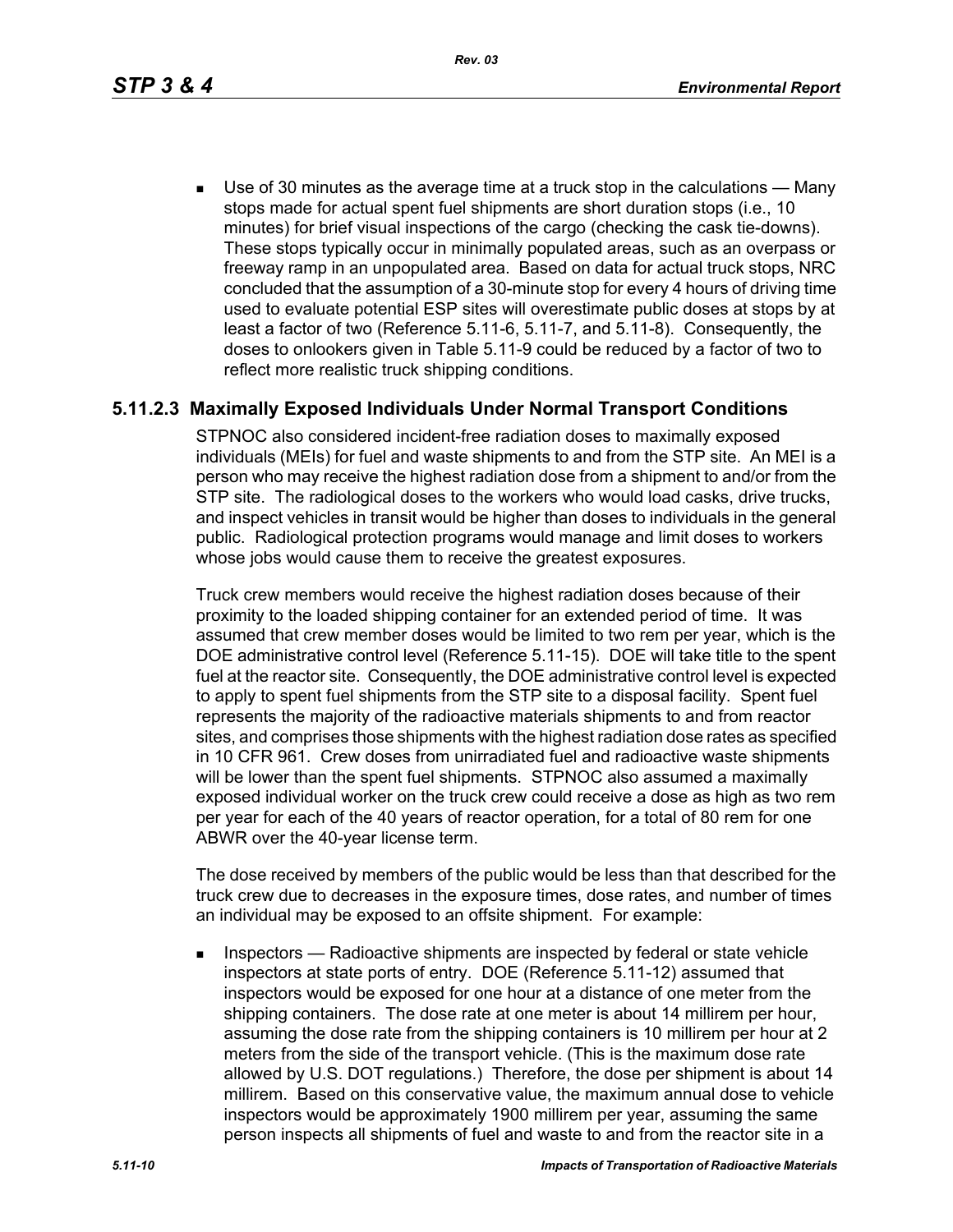year. This is less than the two rem per year DOE administrative control level on individual doses.

- Resident  $A$  resident living along the transportation route could be exposed to each shipment that passes their residence. Given the distance separating the residence from the radioactive material transport vehicle on the roadway and the short duration of each exposure, the potential radiation doses to maximally exposed residents would be much less than those of the truck crew or inspectors.
- Individual stuck in traffic Potential traffic interruptions could lead to a person being exposed to a loaded radioactive material shipment for some period of time. Because this exposure scenario would occur only one time to any individual and their exposure is relatively short (on the order of an hour), the dose to these members of the public sharing the route would be much less than those of the truck crew or inspectors.
- **Person at a truck service station An employee at a service station could be** exposed when truck shipments to and from the reactor stop. DOE (Reference 5.11-12) assumed this person could be exposed for 49 minutes at a distance of 52 feet (15.9 meters) from the loaded shipping container. This results in a dose of about 0.07 millirem per shipment for an annual dose of approximately 10 millirem, assuming that a single individual services all unirradiated fuel, spent fuel, and radioactive waste shipments to and from the site in a year. This dose is much less than those of the truck crew or inspectors.

#### **5.11.2.4 Conclusion**

STPNOC has evaluated incident-free transportation of unirradiated and spent fuel to and from the STP site, including potential impacts to MEIs. The impacts of accidentfree transportation will be SMALL and do not warrant additional mitigation.

### **5.11.2.5 References**

- 5.11-1 "Environmental Survey of Transportation of Radioactive Materials to and from Nuclear Power Plants, WASH-1238," AEC (U.S. Atomic Energy Commission), December 1972.
- 5.11-2 "Environmental Survey of Transportation of Radioactive Materials to and from Nuclear Power Plants," NUREG-75/038, Supplement 1, April 1975.
- 5.11-3 "ABWR Design Control Document, Revision 4," GE (GE Nuclear Energy) March 1997.
- 5.11-4 "Environmental Effects of Extending Fuel Burnup Above 60 GWd/MTU, NUREG/CR-6703," January 2001.
- 5.11-5 "Generic Environmental Impact Statement for License Renewal of Nuclear Plants, Section 6.3, "Transportation" and Table 9-1, "Summary of findings on NEPA issues for license renewal of nuclear power plants," NUREG-1437, Volume 1, Addendum 1," August 1999.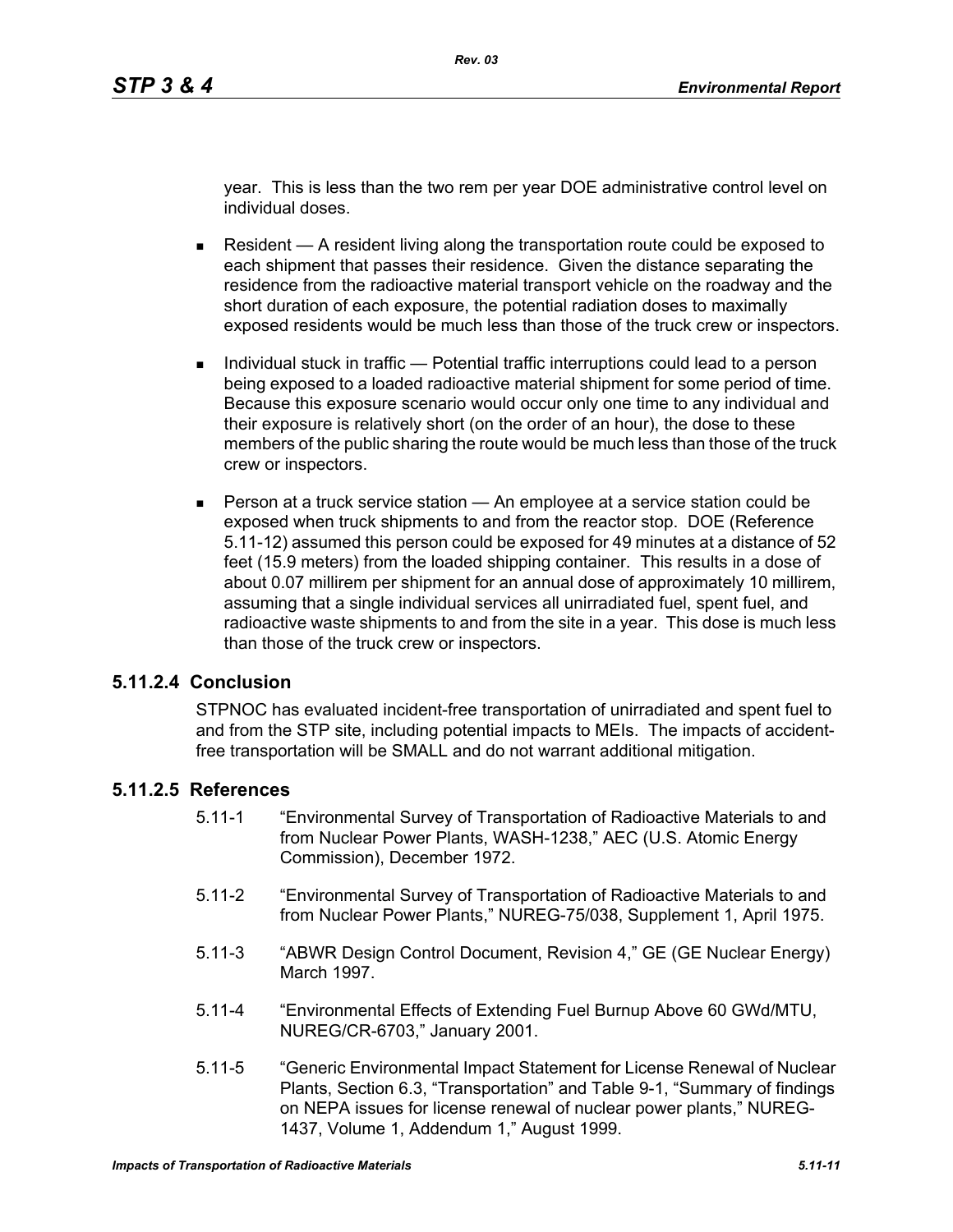- 5.11-6 "Environmental Impact Statement for an Early Site Permit (ESP) at the North Anna ESP Site, NUREG-1811," December 2006.
- 5.11-7 "Environmental Impact Statement for an Early Site Permit (ESP) at the Exelon ESP Site," NUREG-1815, July 2006.
- 5.11-8 "Environmental Impact Statement for an Early Site Permit (ESP) at the Grand Gulf ESP Site, NUREG-1817," April 2006.
- 5.11-9 "Health Risks from Exposure to Low Levels of Ionizing Radiation: BEIR VII – Phase 2," NAS (National Academy of Sciences), Committee to Assess Health Risks From Exposure to Low Levels of Ionizing Radiation, Board on Radiation Effects Research, Division of Earth and Life Studies, National Research Council, National Academy Press, 2005. Available at http://www.nap.edu/ books/030909156X/html.
- 5.11-10 "Recommendations of the International Commission on Radiological Protection, ICRP Publication 60," ICRP (International Commission on Radiological Protection), 1991.
- 5.11-11 "RADTRAN 5 User Guide. SAND2003-2354," Neuhauser, K. S., F. L. Kanipe, and R. F. Weiner, Sandia National Laboratories, 2003. Available at http://infoserve.sandia.gov/sand\_doc/2003/032354.pdf.
- 5.11-12 "Final Environmental Impact Statement for a Geologic Repository for the Disposal of Spent Nuclear Fuel and High-Level Radioactive Waste at Yucca Mountain, Nye County, Nevada, DOE/EIS-0250," DOE (U.S. Department of Energy), Office of Civilian Radioactive Waste Management, February 2002.
- 5.11-13 "Transportation Routing Analysis Geographic Information System (WebTRAGIS) User's Manual, ORNL/TM-2000/86," Johnson, P. E. and R. D. Michelhaugh, Oak Ridge National Laboratory, 2000. Available at http://www.ornl.gov/ ~webworks/cpr/v823/rpt/106749.pdf.
- 5.11-14 "Reexamination of Spent Fuel Shipment Risk Estimates," NUREG/CR-6672, Volume 1, March 2000.
- 5.11-15 "DOE Standard, Radiological Control, DOE-STD-1098-99," DOE (U.S. Department of Energy) 2005, March 2005. Available at http://www.hss.energy.gov/NuclearSafety/techstds/standard/std1098/doestd-1098-99cn1a.pdf.
- 5.11-16 "A Resource Handbook on DOE Transportation Risk Assessment, DOE/EM/NTP/HB-01," DOE (U.S. Department of Energy), Office of Environmental Management, National Transportation Program, 2002.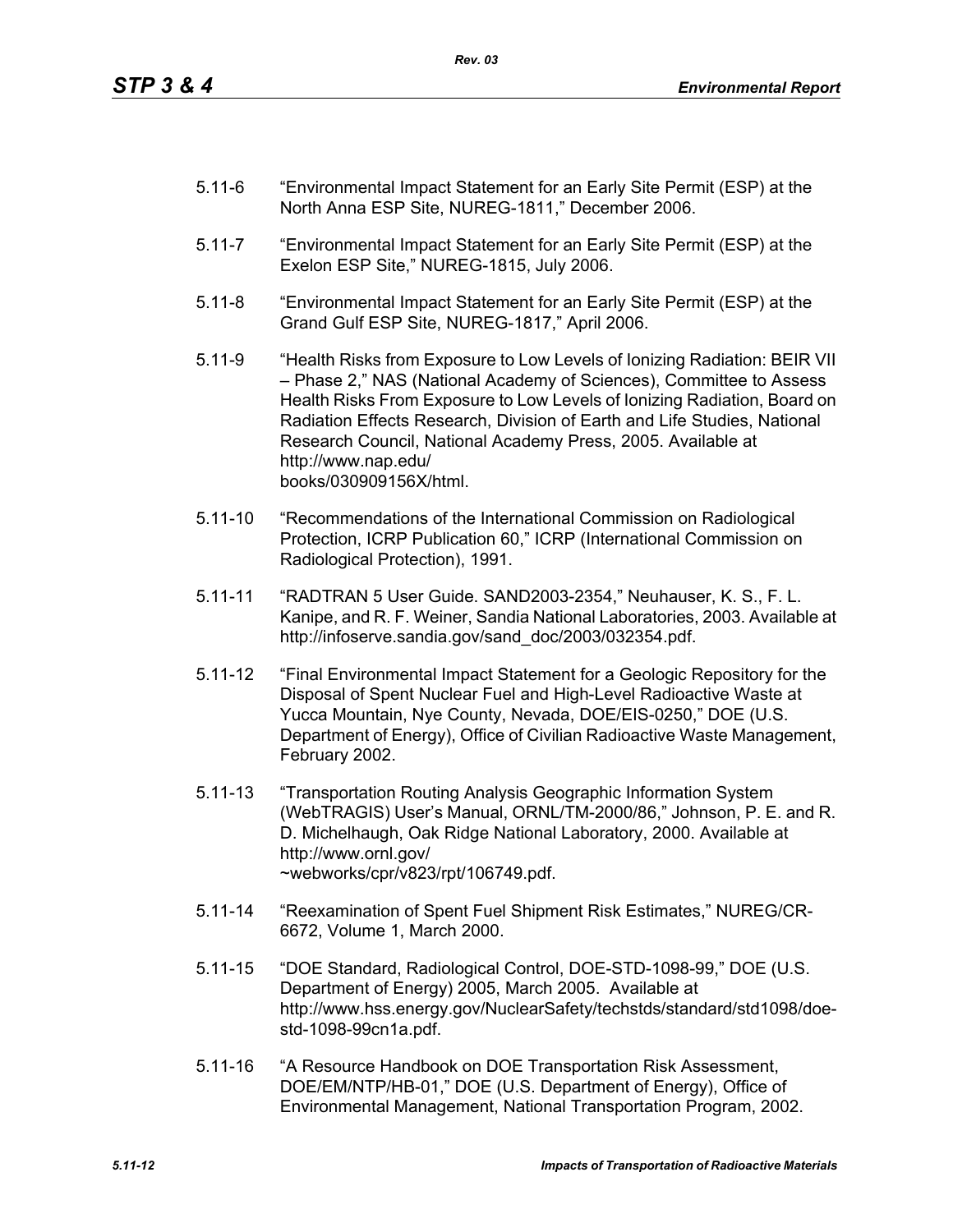#### **Table 5.11-1 Summary of Environmental Impacts of Transportation of Fuel and Waste to and from One LWR, Taken from 10 CFR 51.52 Table S-4 [1]**

| <b>Normal Conditions of Transport</b>              |                                                      |                           |                                                                                                                  |                                                                                  |  |
|----------------------------------------------------|------------------------------------------------------|---------------------------|------------------------------------------------------------------------------------------------------------------|----------------------------------------------------------------------------------|--|
|                                                    |                                                      |                           | <b>Environmental Impact</b>                                                                                      |                                                                                  |  |
| Heat (per irradiated fuel cask in transit)         |                                                      |                           | 250,000 Btu/hr.                                                                                                  |                                                                                  |  |
| Weight (governed by Federal or State restrictions) |                                                      |                           | 73,000 lbs. per truck; 100 tons per cask per<br>railcar.                                                         |                                                                                  |  |
| Traffic density:                                   |                                                      |                           |                                                                                                                  |                                                                                  |  |
| Truck                                              |                                                      |                           | Less than 1 per day                                                                                              |                                                                                  |  |
| Rail                                               |                                                      |                           | Less than 3 per month                                                                                            |                                                                                  |  |
|                                                    |                                                      |                           |                                                                                                                  |                                                                                  |  |
| <b>Exposed Population</b>                          | <b>Estimated Number of</b><br><b>Persons Exposed</b> |                           | <b>Range of Doses to</b><br><b>Exposed Individuals [2]</b><br>(per reactor year)                                 | <b>Cumulative Dose to</b><br><b>Exposed Population</b><br>(per reactor year) [3] |  |
| <b>Transportation workers</b>                      | 200                                                  |                           | 0.01 to 300 millirem                                                                                             | 4 man-rem                                                                        |  |
| General public:                                    |                                                      |                           |                                                                                                                  |                                                                                  |  |
| Onlookers                                          |                                                      | 1,100                     | $0.003$ to 1.3 millirem                                                                                          | 3 man-rem                                                                        |  |
| Along Route                                        |                                                      | 600,000                   | 0.0001 to 0.06 millirem                                                                                          |                                                                                  |  |
|                                                    |                                                      |                           |                                                                                                                  |                                                                                  |  |
|                                                    |                                                      |                           | <b>Accidents in Transport</b>                                                                                    |                                                                                  |  |
| <b>Types of Effects</b>                            |                                                      | <b>Environmental Risk</b> |                                                                                                                  |                                                                                  |  |
| Radiological effects                               |                                                      |                           | Small [4]                                                                                                        |                                                                                  |  |
| Common (nonradiological) causes                    |                                                      | year.                     | 1 fatal injury in 100 reactor years; 1 nonfatal injury in<br>10 reactor years; \$475 property damage per reactor |                                                                                  |  |

- [1] Data supporting this table are given in the Commission's "Environmental Survey of Transportation of Radioactive Materials to and from Nuclear Power Plants," WASH-1238, December 1972, and Supp. 1 NUREG-75/038, April 1975.
- [2] The Federal Radiation Council has recommended that the radiation doses from all sources of radiation other than natural background and medical exposures should be limited to 5000 millirem per year for individuals as a result of occupational exposure and should be limited to 500 millirem per year for individuals in the general population. The dose to individuals due to average natural background radiation is about 130 millirem per year.
- [3] Man-rem is an expression for the summation of whole body doses to individuals in a group. Thus, if each member of a population group of 1000 people were to receive a dose of 0.001 rem (1 millirem), or if 2 people were to receive a dose of 0.5 rem (500 millirem) each, the total man-rem dose in each case will be 1 man-rem.
- [4] Although the environmental risk of radiological effects stemming from transportation accidents is currently incapable of being numerically quantified, the risk remains small regardless of whether it is being applied to a single reactor or a multi-reactor site.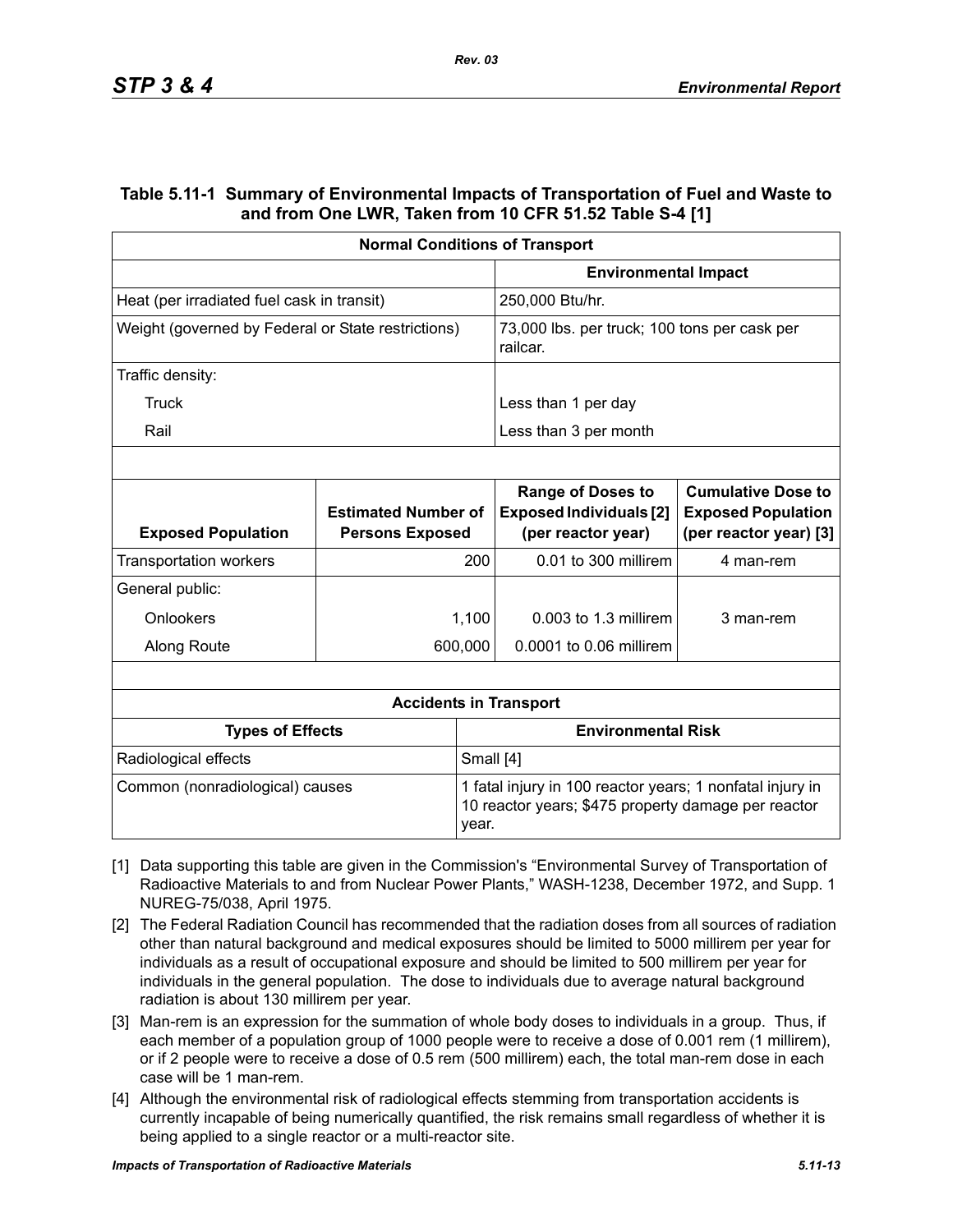|                     |                            | <b>Number of Shipments per Unit</b> |           | Unit                                    |                           |                                                    |                                                     |
|---------------------|----------------------------|-------------------------------------|-----------|-----------------------------------------|---------------------------|----------------------------------------------------|-----------------------------------------------------|
| <b>Reactor Type</b> | <b>Initial</b><br>Core [1] | Annual<br>Reload                    | Total [2] | <b>Electric</b><br>Generation,<br>MW(e) | Capacity<br><b>Factor</b> | <b>Normalized</b><br><b>Shipments</b><br>Total [3] | <b>Normalized</b><br><b>Shipments</b><br>Annual [3] |
| Reference LWR       | $18^5$                     | 6.0                                 | 252       | 1100                                    | 0.8                       | 252                                                | 6.3                                                 |
| <b>ABWR</b>         | 32                         | 8.7                                 | 371       | 1300                                    | 0.95                      | 255                                                | 6.4                                                 |

| Table 5.11-2 Number of Truck Shipments of Unirradiated Fuel |
|-------------------------------------------------------------|
|-------------------------------------------------------------|

[1] Shipments of the initial core have been rounded up to the next highest whole number.

[2] Total shipments of fresh fuel over 40-year plant lifetime (i.e., initial core load plus 39 years of average annual reload quantities).

[3] Normalized to electric output for WASH-1238 reference plant (i.e., 1100 MW[e] plant at 80 percent or an electrical output of 880 MW[e]).

[4] Annual average for 40-year plant lifetime

[5] The initial core load for the reference BWR in WASH-1238 was 150 MTU, that resulted in 18 truck shipments of fresh fuel per reactor.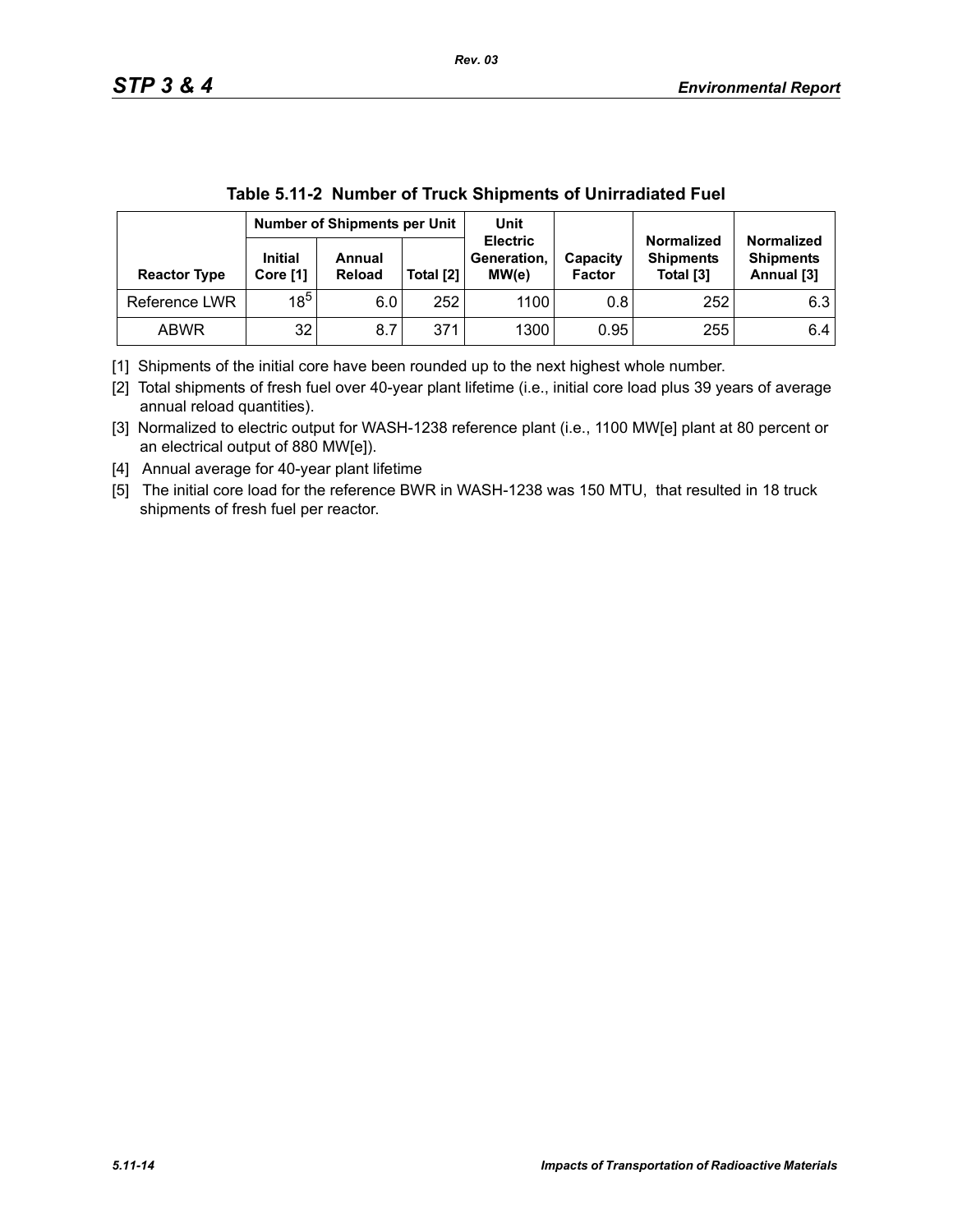| <b>Reactor Type</b> | Waste<br>Generation,<br>ft <sup>3</sup> /yr (m <sup>3</sup> /yr),<br>per unit | <b>Electrical</b><br>Output,<br>MW(e), per<br>unit | Capacity<br><b>Factor</b> | <b>Normalized</b><br>Waste<br>Generation<br>Rate, $ft^3/$<br><b>Reactor-Year</b><br>$(m3/Reactor-$<br><b>Year)</b> [1] | <b>Normalized</b><br>Shipments/<br>Reactor-Year [2] |
|---------------------|-------------------------------------------------------------------------------|----------------------------------------------------|---------------------------|------------------------------------------------------------------------------------------------------------------------|-----------------------------------------------------|
| Reference LWR       | 3800 (108)                                                                    | 1100                                               | 0.80                      | 3800 (108)                                                                                                             | 46                                                  |
| <b>ABWR</b>         | 3500 (99)                                                                     | 1300                                               | 0.95                      | 2400 (68)                                                                                                              | 30                                                  |

#### **Table 5.11-3 Number of Radioactive Waste Shipments**

[1] Annual waste generation rates normalized to equivalent electrical output of 880 MWe for reference LWR analyzed in WASH-1238.

[2] The number of shipments was calculated assuming the average waste shipment capacity of 82.6 ft3 per shipment (3800 ft3/yr divided by 46 shipments/yr) used in WASH-1238.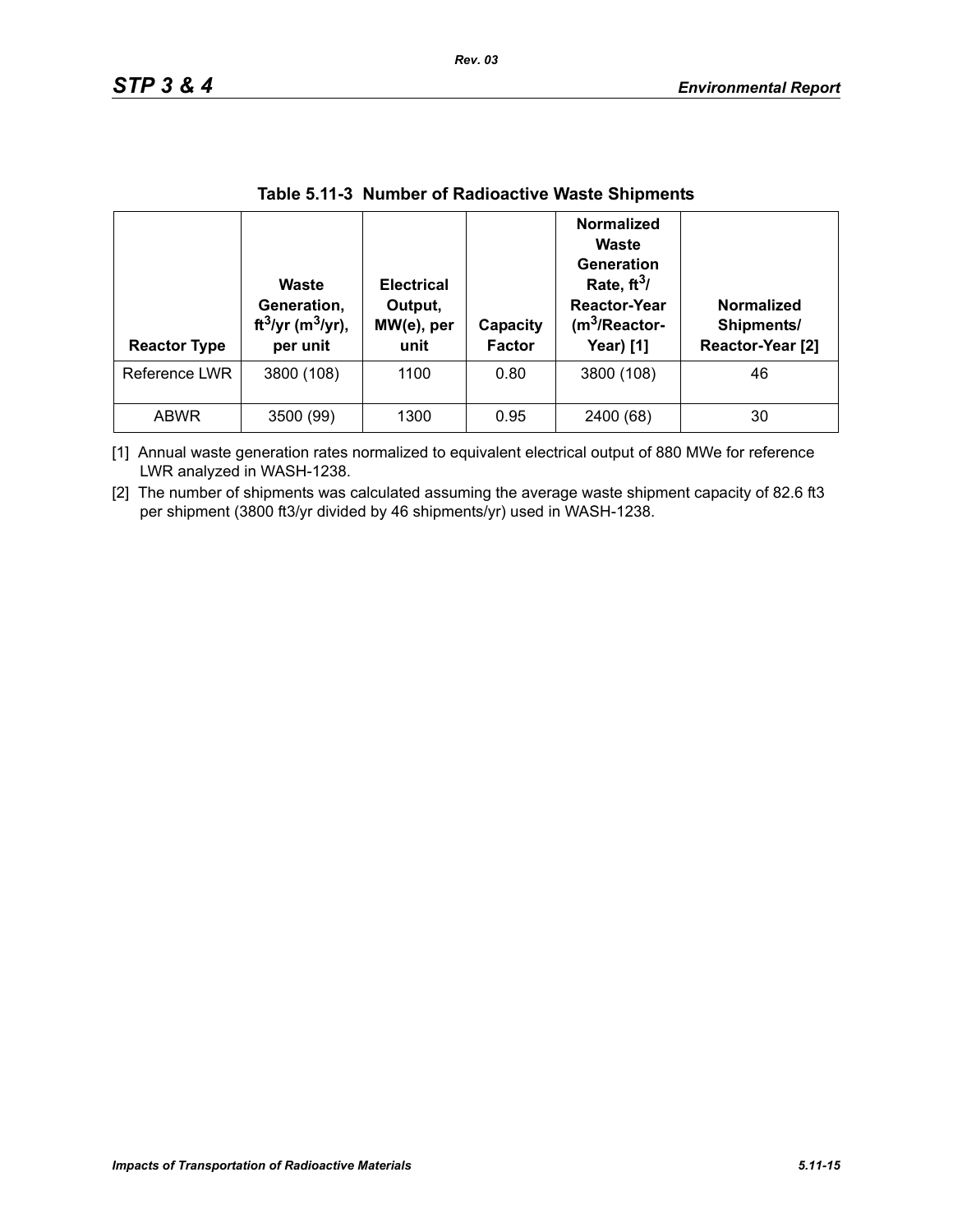| <b>Characteristic</b>                         | <b>Table S-4 Condition</b>                                                                        | <b>ABWR</b>                                       |  |  |  |  |  |
|-----------------------------------------------|---------------------------------------------------------------------------------------------------|---------------------------------------------------|--|--|--|--|--|
| Thermal Power Rating (MWt)                    | not exceeding 3800 per reactor                                                                    | 3926                                              |  |  |  |  |  |
| <b>Fuel Form</b>                              | sintered UO2 pellets                                                                              | sintered UO2 pellets                              |  |  |  |  |  |
| U235 Enrichment (%)                           | Not exceeding 4                                                                                   | Initial Core Average: 2.2;<br>Reload Average: 3.2 |  |  |  |  |  |
| Fuel Rod Cladding                             | Zircaloy rods; NRC has also accepted<br>ZIRLO <sup>™</sup> per 10 CFR 50.46                       | Zircaloy-2                                        |  |  |  |  |  |
| Average burnup (MWd/MTU)                      | Not exceeding 33,000                                                                              | 32,300                                            |  |  |  |  |  |
| <b>Unirradiated Fuel</b>                      |                                                                                                   |                                                   |  |  |  |  |  |
| <b>Transport Mode</b>                         | truck                                                                                             | truck                                             |  |  |  |  |  |
| No. of shipments for initial core loading [1] | No comparison                                                                                     | 32                                                |  |  |  |  |  |
| No. of reload shipments per year [1]          | No comparison                                                                                     | 8.7                                               |  |  |  |  |  |
| <b>Irradiated Fuel</b>                        |                                                                                                   |                                                   |  |  |  |  |  |
| Transport mode                                | truck, rail or barge                                                                              | truck, rail                                       |  |  |  |  |  |
| Decay time prior to shipment                  | Not less than 90 days is a condition for<br>use of Table S-4; 5 years is per<br>contract with DOE | Minimum 5 years                                   |  |  |  |  |  |
| No. of spent fuel shipments by truck [1]      | No comparison                                                                                     | 85 per year                                       |  |  |  |  |  |
| No. of spent fuel shipments by rail           | No comparison                                                                                     | not analyzed                                      |  |  |  |  |  |
|                                               | <b>Radioactive Waste</b>                                                                          |                                                   |  |  |  |  |  |
| Transport mode                                | truck or rail                                                                                     | truck                                             |  |  |  |  |  |
| Waste form                                    | solid                                                                                             | solid                                             |  |  |  |  |  |
| Packaged                                      | yes                                                                                               | yes                                               |  |  |  |  |  |
| No. of waste shipments by truck <sup>1</sup>  | No comparison                                                                                     | 43 per year                                       |  |  |  |  |  |
|                                               | <b>Traffic Density</b>                                                                            |                                                   |  |  |  |  |  |
| Trucks per day [2]<br>(normalized total)      | Less than 1                                                                                       | Less than 1<br>(96 per year)                      |  |  |  |  |  |
| Rail cars per month                           | Less than 3                                                                                       | not analyzed                                      |  |  |  |  |  |

#### **Table 5.11-4 ABWR Comparisons to Table S-4 Reference Conditions**

- [1] Table provides the total numbers of truck shipments of fuel and waste for the ABWR. These values are then normalized based on electric output and summed for comparison to the traffic density condition in Table S-4.
- [2] Total truck shipments per year calculated after normalization of estimated fuel and waste shipments for equivalent electrical output to the reference reactor analyzed in WASH-1238.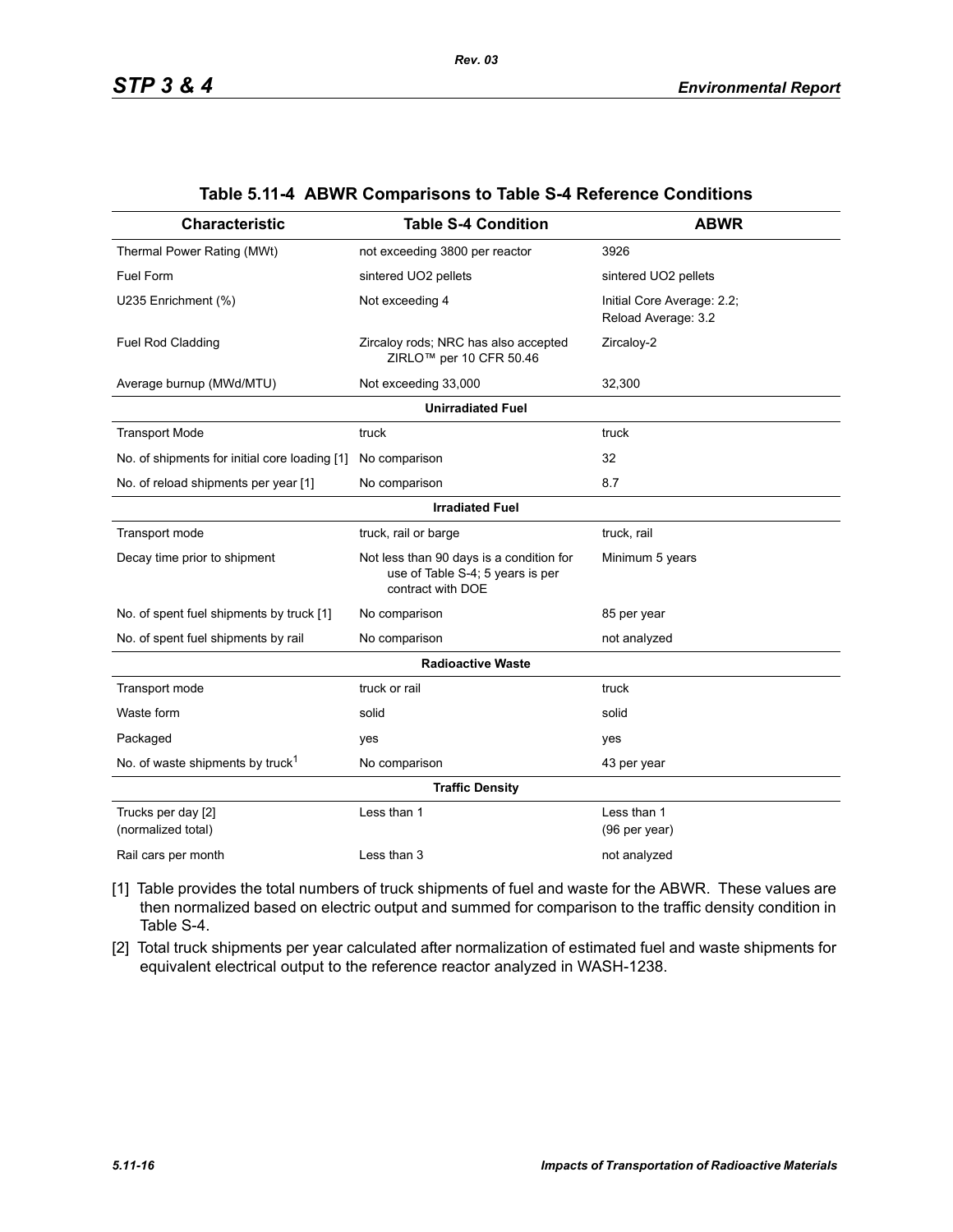| <b>Parameter</b>                                                                  | <b>RADTRAN 5 Input Value</b> |
|-----------------------------------------------------------------------------------|------------------------------|
| Shipping distance, miles [1] (km)                                                 | 2,000 (3,218)                |
| Travel Fraction - Rural                                                           | 0.90                         |
| Travel Fraction - Suburban                                                        | 0.05                         |
| Travel Fraction - Urban                                                           | 0.05                         |
| Population Density – Rural, persons/mi <sup>2</sup> (persons/km <sup>2</sup> )    | 25.9(67)                     |
| Population Density - Suburban, persons/mi <sup>2</sup> (persons/km <sup>2</sup> ) | 904 (2,341)                  |
| Population Density – Urban, persons/mi <sup>2</sup> (persons/km <sup>2</sup> )    | 5850 (15,152)                |
| Vehicle speed - Rural, miles/hr (km/hr)                                           | 55 (89)                      |
| Vehicle speed - Suburban, miles/hr (km/hr)                                        | 55 (89)                      |
| Vehicle speed - Urban, miles/hr (km/hr)                                           | 55 (89)                      |
| Traffic count - Rural, vehicles/hr                                                | 530                          |
| Traffic count - Suburban, vehicles/hr                                             | 760                          |
| Traffic count - Urban, vehicles/hr                                                | 2,400                        |
| Dose rate at 1 meter from vehicle, mrem/hr                                        | 0.1                          |
| Packaging length, ft (m)                                                          | 22(6.7)                      |
| Number of truck crew                                                              | 2                            |
| Stop time, hr/trip                                                                | 4.5                          |
| Population density at stops, persons/mi <sup>2</sup> (persons/km <sup>2</sup> )   | 166,500 (431,235)            |

#### **Table 5.11-5 RADTRAN 5 Input Parameters for NRC Analysis of Unirradiated Fuel Shipments**

Source: Reference 5.11-1.

[1] WASH-1238 had a range of shipping distances between 25 and 3000 miles for unirradiated fuel shipments. A 2000-mile "average" shipping distance was used in NRC analyses of ESP sites in Reference 5.11-6, 5.11-7, 5.11-8.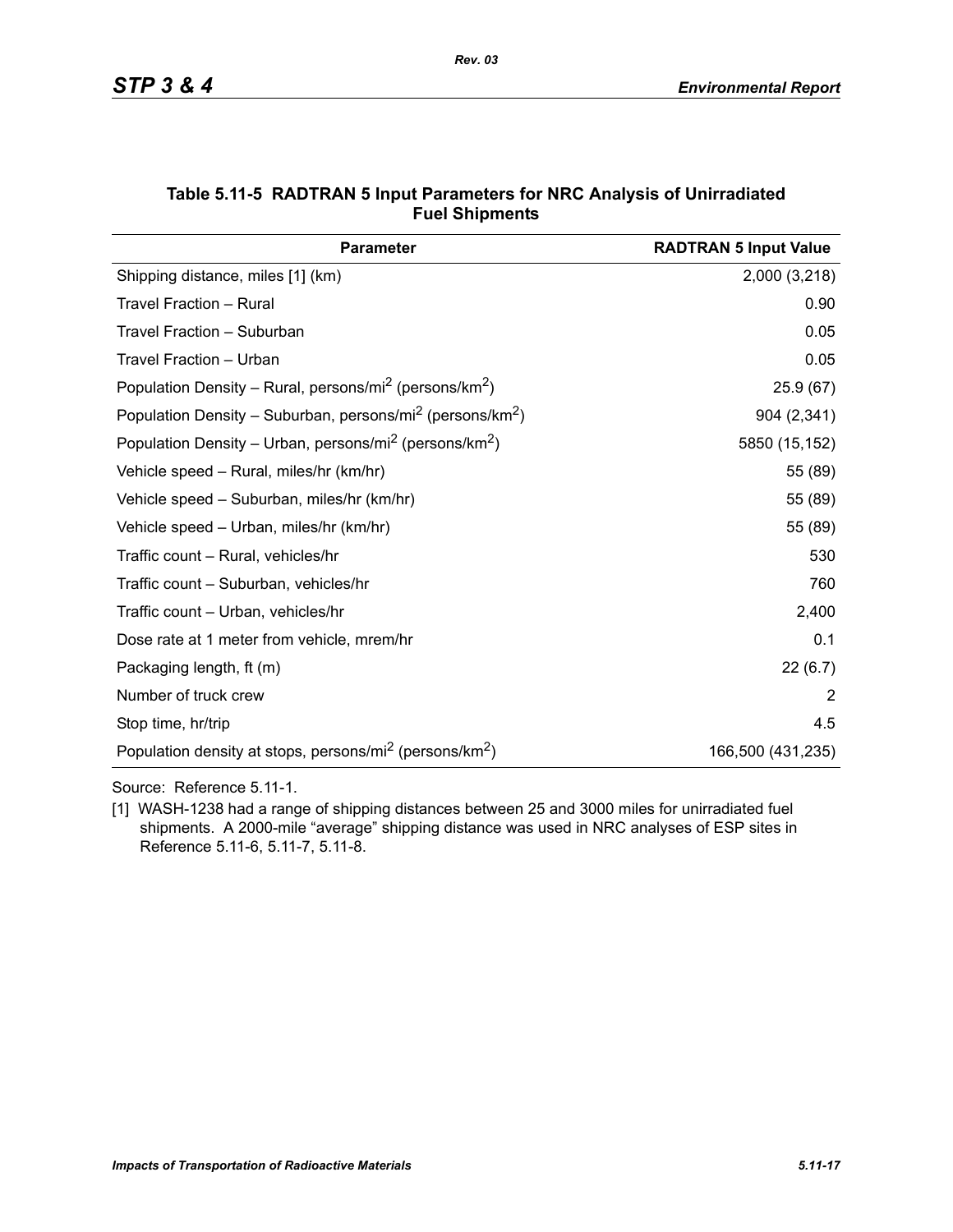|                                         |                                                                | <b>Cumulative Annual Dose,</b><br>person-rem per reference reactor year |                                      |                                        |  |  |
|-----------------------------------------|----------------------------------------------------------------|-------------------------------------------------------------------------|--------------------------------------|----------------------------------------|--|--|
| <b>Reactor Type</b>                     | <b>Normalized</b><br><b>Average Annual</b><br><b>Shipments</b> | Transport<br><b>Workers</b>                                             | <b>General Public -</b><br>onlookers | <b>General Public -</b><br>along route |  |  |
| Reference LWR<br>(WASH-1238)            | 6.3                                                            | 0.011                                                                   | 0.042                                | 0.0010                                 |  |  |
| <b>ABWR</b>                             | 6.4                                                            | 0.011                                                                   | 0.042                                | 0.0010                                 |  |  |
| 10 CFR 51.52 Table<br>S-4 condition [1] | 365<br>per day)<br>(<1                                         | 4                                                                       | 3                                    | 3                                      |  |  |

#### **Table 5.11-6 Radiological Impacts of Transporting Unirradiated Fuel to the STP Site by Truck**

[1] Table S-4 conditions apply to all types of radioactive material transportation. The impacts of unirradiated fuel shipments constitute a small fraction of the overall cumulative annual dose limit.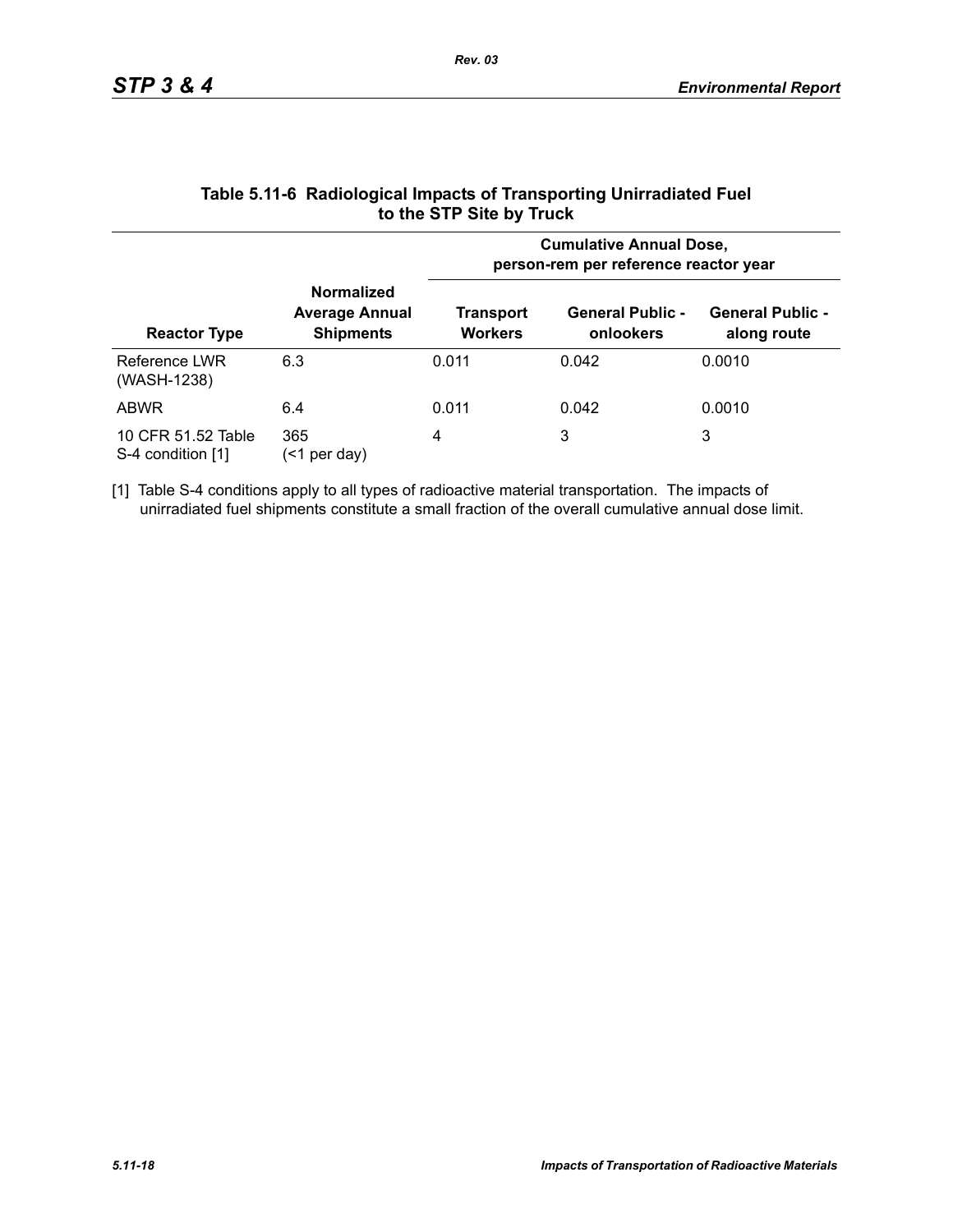| <b>RADTRAN 5 input</b>                                                          |                                    |                                                                                                                                                                           |  |  |  |  |
|---------------------------------------------------------------------------------|------------------------------------|---------------------------------------------------------------------------------------------------------------------------------------------------------------------------|--|--|--|--|
| <b>Parameter</b>                                                                | value                              | <b>Source</b>                                                                                                                                                             |  |  |  |  |
| Vehicle speed - Rural (miles/hr)                                                | 55                                 | Based on average speed in rural areas                                                                                                                                     |  |  |  |  |
| Vehicle speed - Suburban (miles/hr)                                             | 55                                 | given in Reference 5.11-16. Because<br>most travel is on interstate highways, the                                                                                         |  |  |  |  |
| Vehicle speed - Urban (miles/hr)                                                | 55                                 | same vehicle speed is assumed in rural,<br>suburban, and urban areas. No speed<br>reductions were assumed for travel at<br>rush hour.                                     |  |  |  |  |
| Traffic count - Rural (vehicles/hr)                                             | 530                                | Reference 5.11-16                                                                                                                                                         |  |  |  |  |
| Traffic count - Suburban (vehicles/hr)                                          | 760                                | Reference 5.11-16                                                                                                                                                         |  |  |  |  |
| Traffic count - Urban (vehicles/hr)                                             | 2400                               | Reference 5.11-16                                                                                                                                                         |  |  |  |  |
| Dose rate at 1 m from vehicle (mrem/hr) 13                                      |                                    | Approximate rate at 1 m that is<br>equivalent to maximum dose rate<br>allowed by Federal regulations (i.e., 10<br>mrem/hr at 2 m from the side of a<br>transport vehicle) |  |  |  |  |
| Packaging dimensions, m                                                         | Length = $5.2$<br>Diameter = $1.0$ | Reference 5.11-12                                                                                                                                                         |  |  |  |  |
| Number of truck crew                                                            | $\overline{2}$                     | Reference 5.11-16                                                                                                                                                         |  |  |  |  |
| Stop time (hr/trip)                                                             | 4                                  | Route specific                                                                                                                                                            |  |  |  |  |
| Population density at Stops<br>(person/km <sup>2</sup> )                        | 30,000                             | Reference 5.11-14                                                                                                                                                         |  |  |  |  |
| Min/Max Radii of Annular Area<br>Surrounding Vehicle at Stops (m)               | 1 to 10                            | Reference 5.11-14                                                                                                                                                         |  |  |  |  |
| Shielding Factor Applied to Annular<br>Area Surrounding Vehicle at Stops        | 1 (no shielding)                   | Reference 5.11-14                                                                                                                                                         |  |  |  |  |
| <b>Population Density Surrounding Truck</b><br>Stops (persons/km <sup>2</sup> ) | 340                                | Reference 5.11-14                                                                                                                                                         |  |  |  |  |
| Min/Max Radii of Annular Area<br>Surrounding Truck Stop (m)                     | 10 to 800                          | Reference 5.11-14                                                                                                                                                         |  |  |  |  |
| Shielding Factor Applied to Annular<br>Area Surrounding Truck Stop              | 0.2                                | Reference 5.11-14                                                                                                                                                         |  |  |  |  |

|  |  | Table 5.11-7 RADTRAN 5 Incident-free Exposure Parameters |  |  |
|--|--|----------------------------------------------------------|--|--|
|--|--|----------------------------------------------------------|--|--|